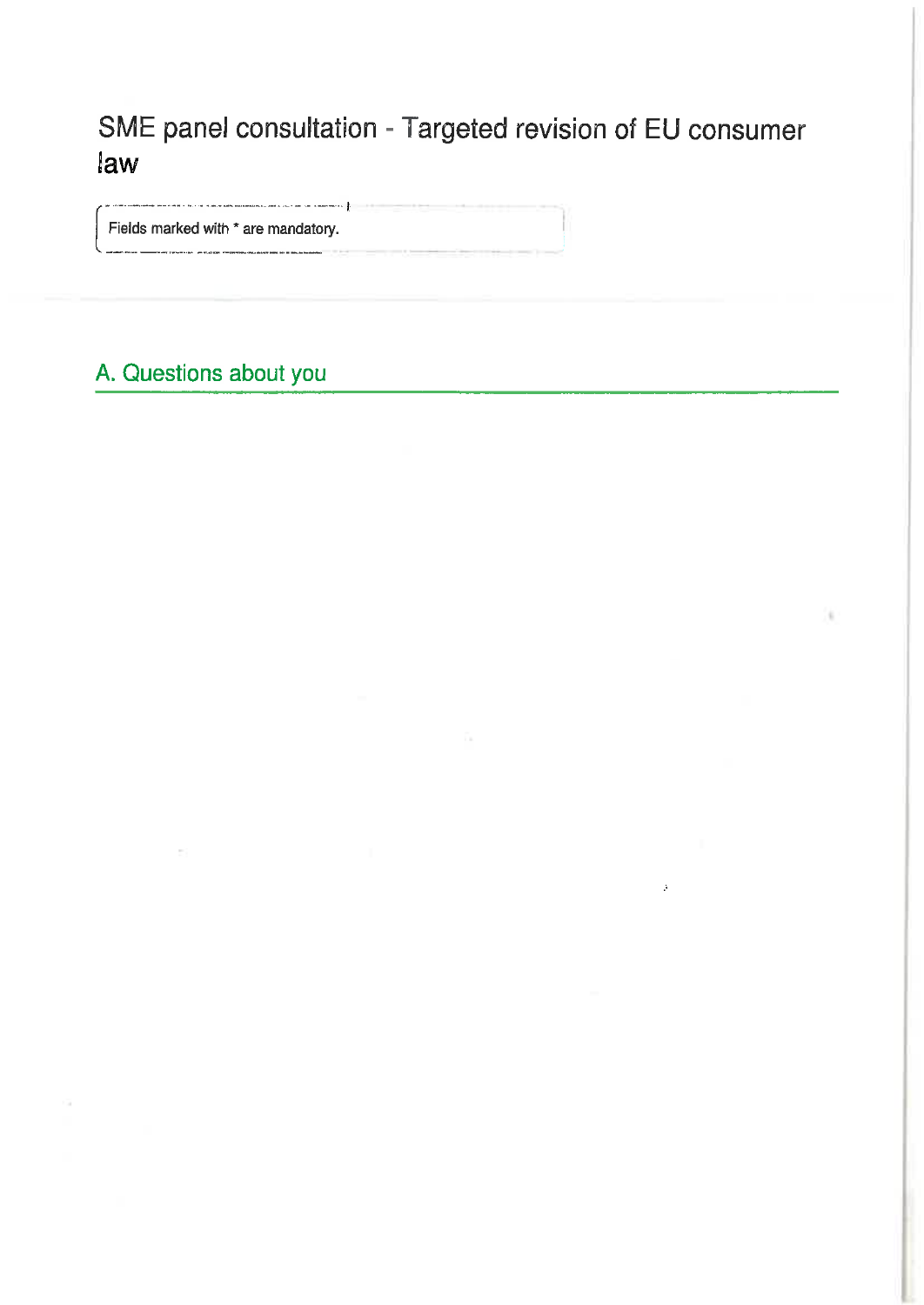- 1. In which country is your enterprise established?
	- C Austria
	- **Belgium**
	- C Bulgaria
	- Croatia
	- Cyprus
	- Czech Republic
	- **Denmark**
	- **Estonia**
	- **Einland**
	- **E**rance
	- C Germany
	- C Greece
	- **Hungary**
	- **O** Ireland
	- $\circ$  Italy
	- C Latvia
	- **C** Lithuania
	- **C** Luxembourg
	- Malta
	- **Netherlands**
	- Poland
	- **Portugal**
	- C Romania
	- Slovak Republic
	- **Slovenia**
	- Spain
	- Sweden
	- United Kingdom
	- O Other

Other country, please specify:

2. What is the size of your enterprise:

- **Self-employed**
- Micro enterprise (1-9 employees)
- Small enterprise (10-49 employees)
- Medium enterprise (50-249 employees)
- Large enterprise (250+ employees)

3. What was the approximate turnover of your enterprise in the last financial year?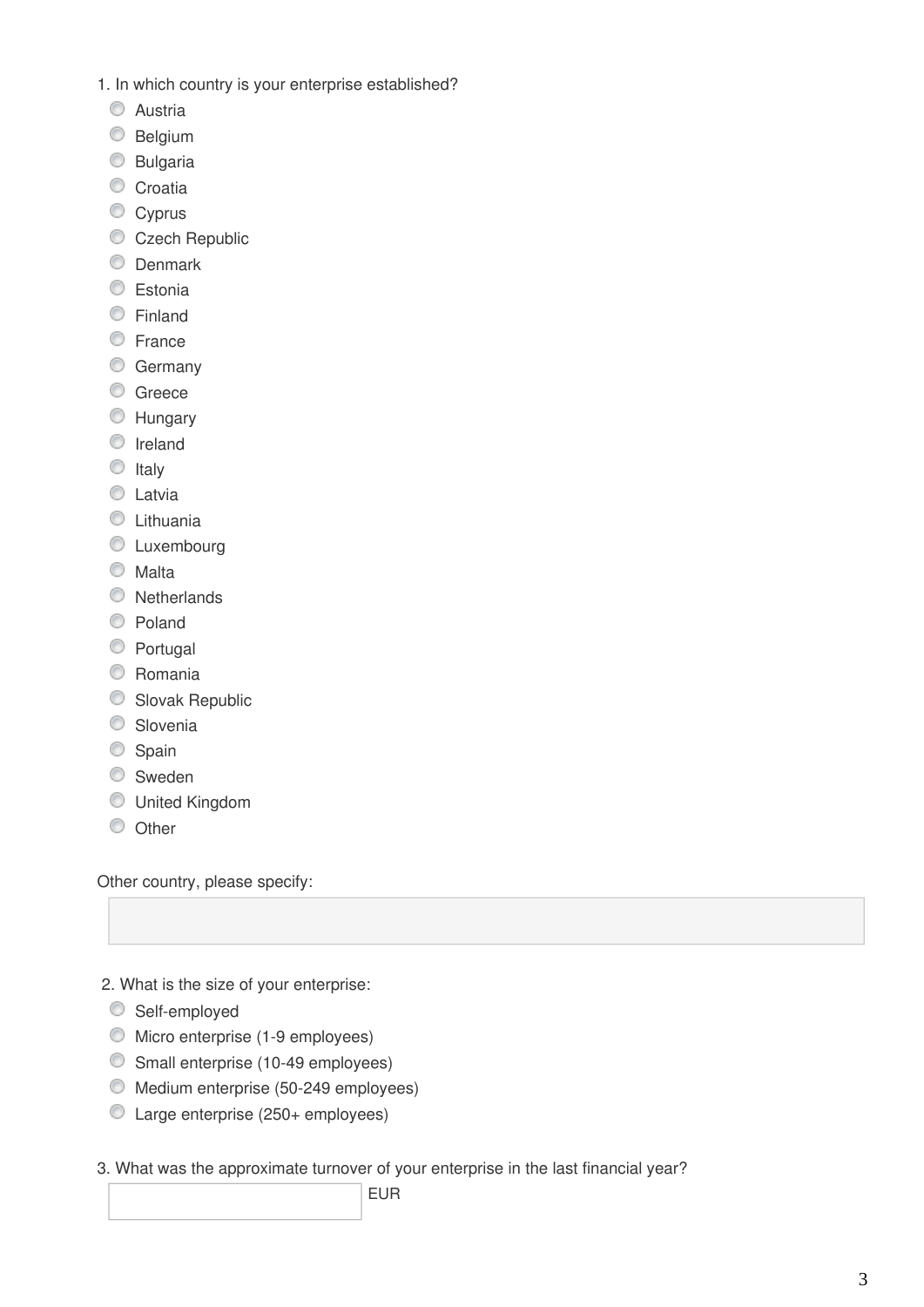# Questions which will help you filling in the questionnaires most relevant to your enterprise

- 4. Does your enterprise market or sell goods/services to consumers?
	- Yes
	- <sup>O</sup>No

5. What is the main activity of your enterprise?

- $\bullet$  o Sale of goods
- $\bullet$  o Provision of services
- $\bullet$  o Provision of digital content
- $\bullet$  o Manufacturing of goods
- o Online marketplace (i.e. allowing consumers and traders to conclude online sales and service contracts on the online marketplace's website)
- $\bullet$  o Other

If "Other" above, please specify:

6. Which sales channel(s) do(es) your enterprise use to sell to consumers in the EU? [more than one choice possible]

- Online (over the internet)
- **Brick and mortar shop**
- Doorstep selling / Off-premises selling
- **n** Other

If "Other" above, please specify:

6a. [If you replied "Online" in Question 6] Does your enterprise use online marketplaces to sell your products/services?

Yes

No

### 6b. [If you replied "Provision of services" in Question 5 and "online" in Question 6] Does your enterprise provide "free" online services?

For information - "Free" online services refer to online services for which consumers do not pay with money but provide data (e.g. cloud storage, e-learning, social media, email, communication services).

- Yes
- © No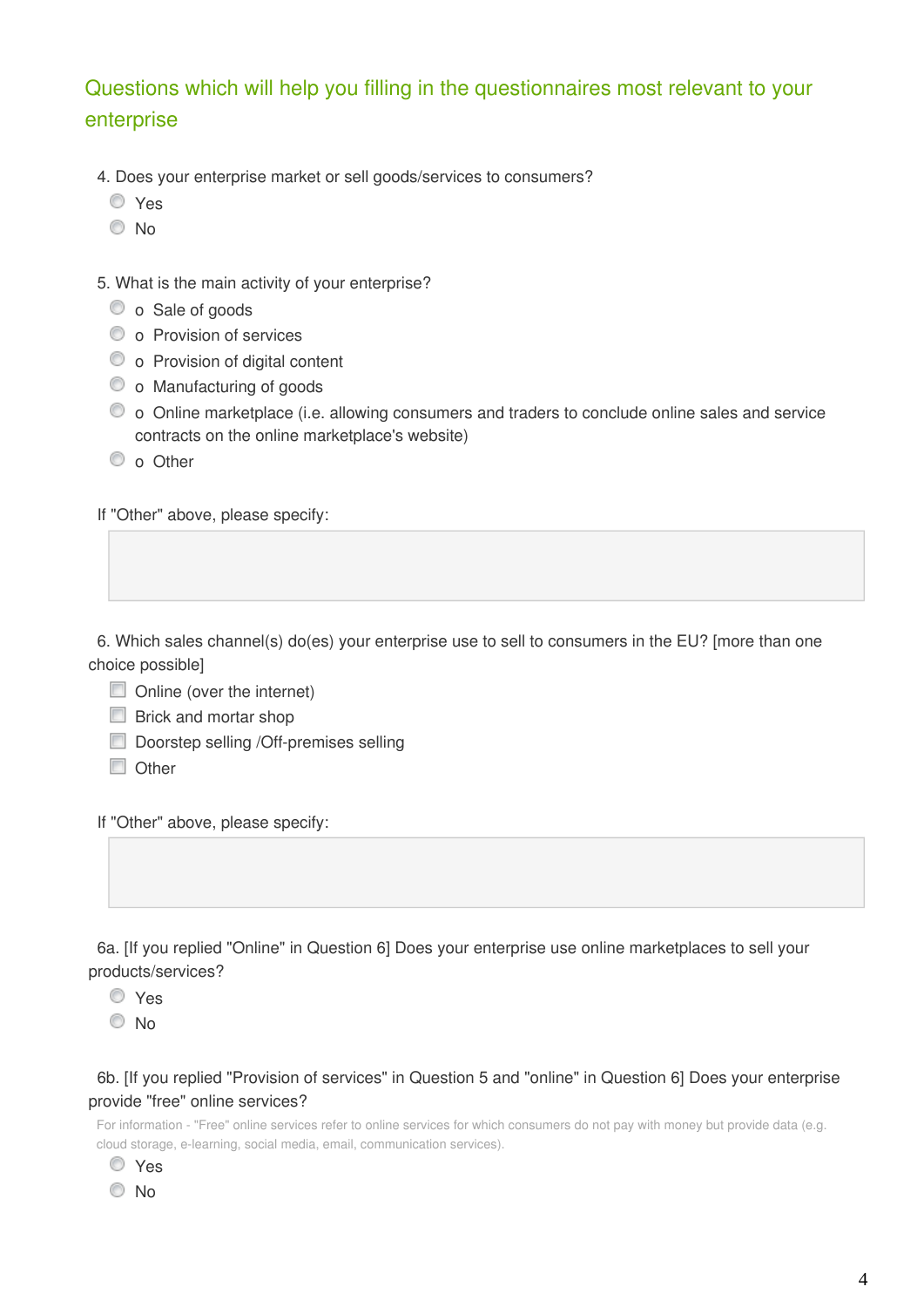7. Does your enterprise's business activity involve sales to the following markets? Please tick all boxes that apply.

- **National market**
- **Markets in other EU countries**
- Markets outside the EU

7a. [If you replied "online" in Question 6 and "Markets in other EU countries" in Question 7] **To how many EU countries do you sell?**

- <sup>1</sup> country
- 2-3 countries
- More than 3 countries

# General questionnaire

# B.1. section: Right to individual redress/remedies for victims of unfair commercial practices

 ["Redress/remedies" refers to what consumers can get to remedy the situation when their consumer rights have been breached (e.g. terminating the contract, getting their money back)].

Current EU rules do not give consumers who have suffered harm from unfair commercial practices, such as misleading advertising, any individual rights to remedy their situation. Furthermore, the consumer's right to remedies/redress for harm caused by unfair commercial practices are not always sufficiently guaranteed under national law. Different and ineffective national rules on remedies/redress lead to costs for traders engaging in cross-border trade and detriment for consumers resulting from continued existence of many breaches of the law on national and cross-border level. These problems lead to lack of consumer trust in purchasing, particularly cross-border.

1. Should there be an EU-wide right for consumers to claim remedies directly from the traders who have harmed them with their unfair commercial practices?

- Strongly agree
- **Tend to agree**
- $\bullet$  Tend to disagree
- Strongly disagree
- **Do not know**

1a. Please explain your reply.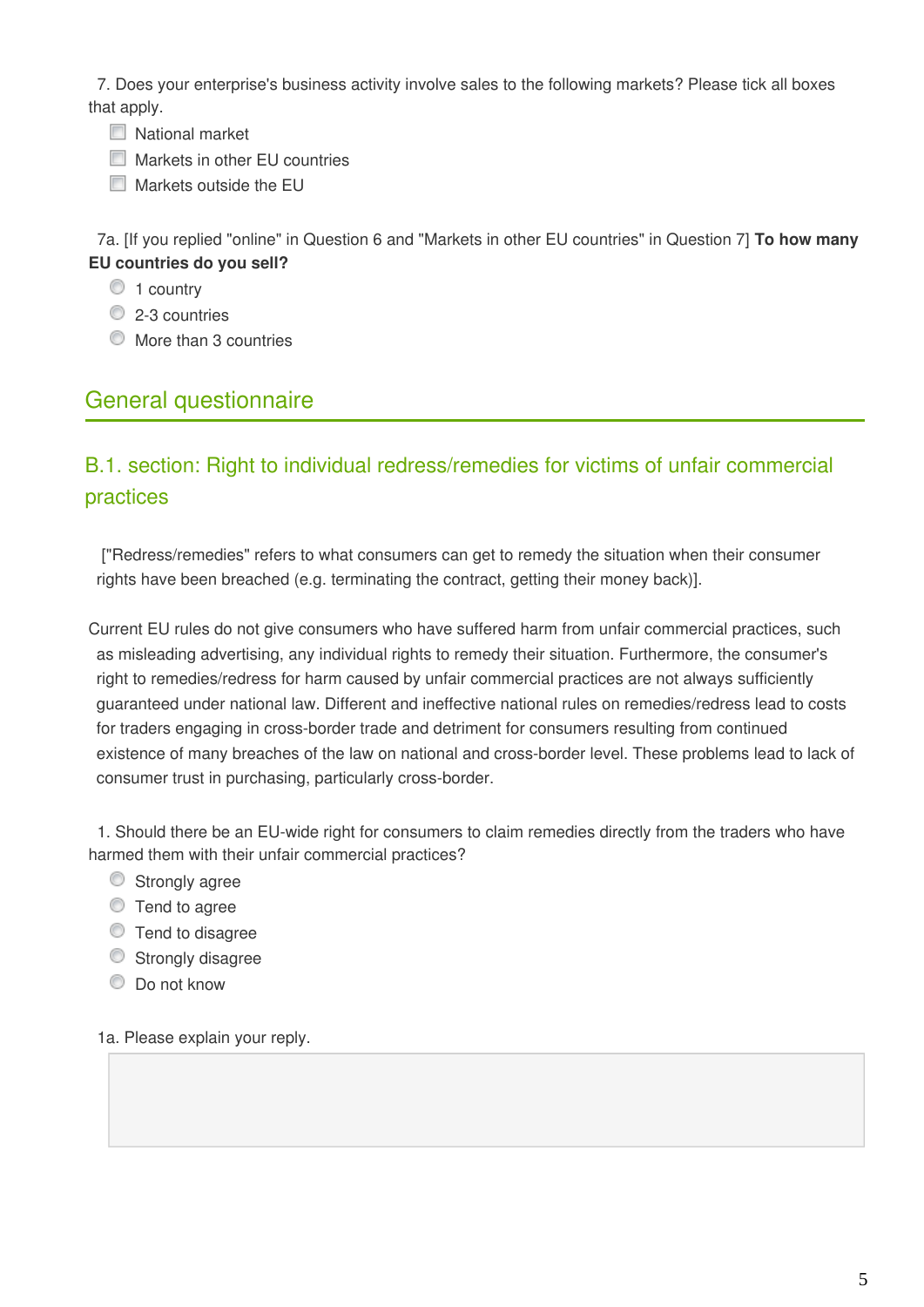## 2. Please estimate the resources your enterprise needs to invest, when selling to another EU country, to check compliance with and adjust business practices to national rules related to remedies for consumers that have been harmed by unfair commercial practices?

### You may wish to answer either in staff time or in amount in Euros, or both.

One-off costs: Please estimate the one-off resources you need to invest in order to enter a new EU market, on average per Member State.

Regular costs: Please estimate the resources you need to invest on a regular basis to comply with different national rules, on average per Member State.

|                              | Working days of staff (full time equivalent) | Amount in EUR |
|------------------------------|----------------------------------------------|---------------|
| One-off costs                |                                              |               |
| Annual regular/running costs |                                              |               |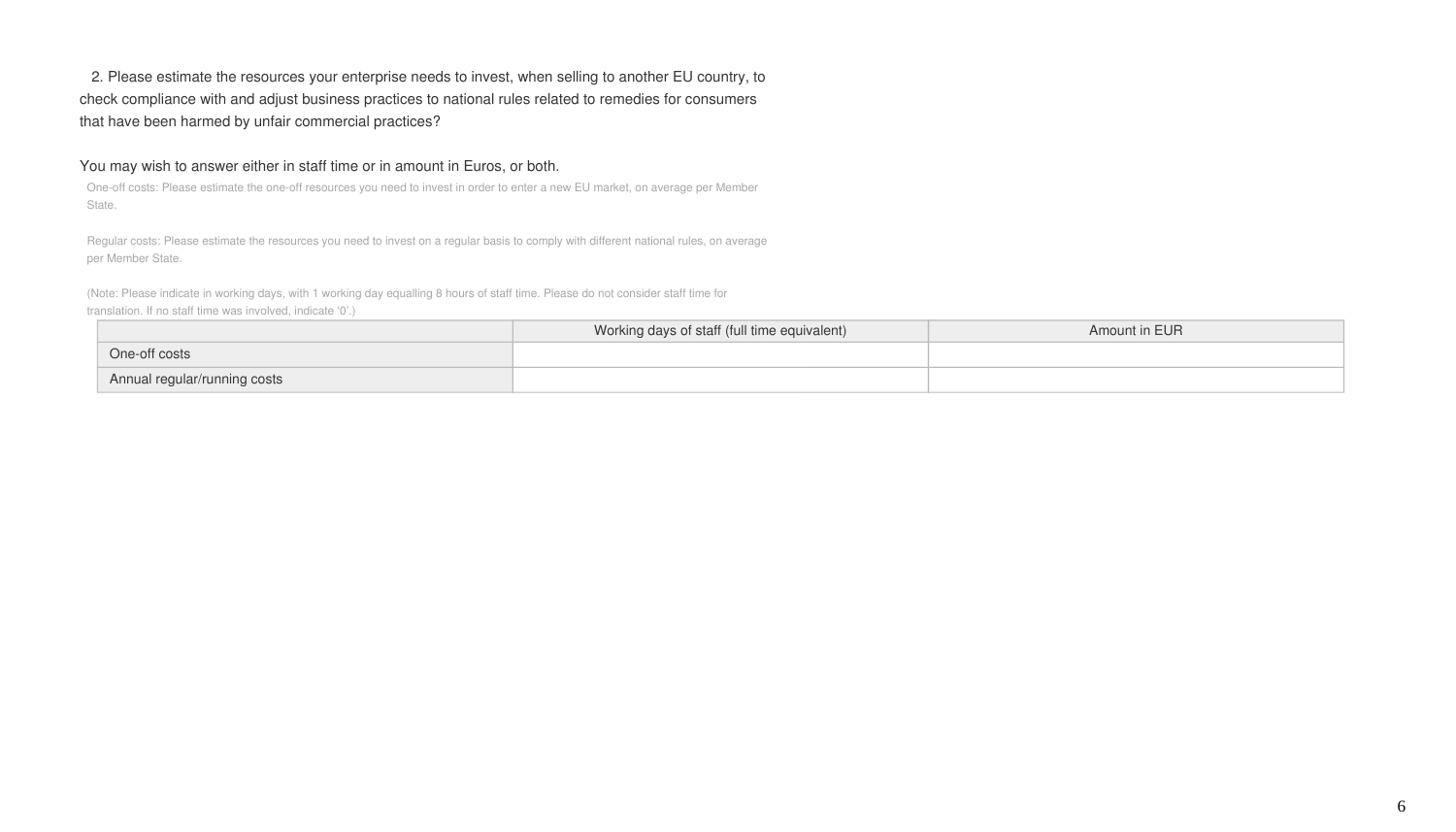- 3. Do these costs (resources needed) have an impact on your decision to enter other EU markets or not?
	- $\bullet$  It encourages my enterprise to enter other EU markets
	- $\bullet$  It has no significant impact on my enterprise's decision to enter other EU markets
	- $\bullet$  It discourages my enterprise from entering other EU markets
	- $\bullet$  Do not know

4. If a new EU rule was introduced to grant consumers an EU-wide right to claim remedies directly from the trader who has harmed them with unfair commercial practices, would this have an impact on your enterprise's decision to enter other EU markets?

- $\bullet$  It would encourage my enterprise to enter other EU markets
- $\bullet$  It would have no significant impact on my enterprise's decision to enter other EU markets
- It would discourage my enterprise from entering other EU markets
- $\bullet$  Do not know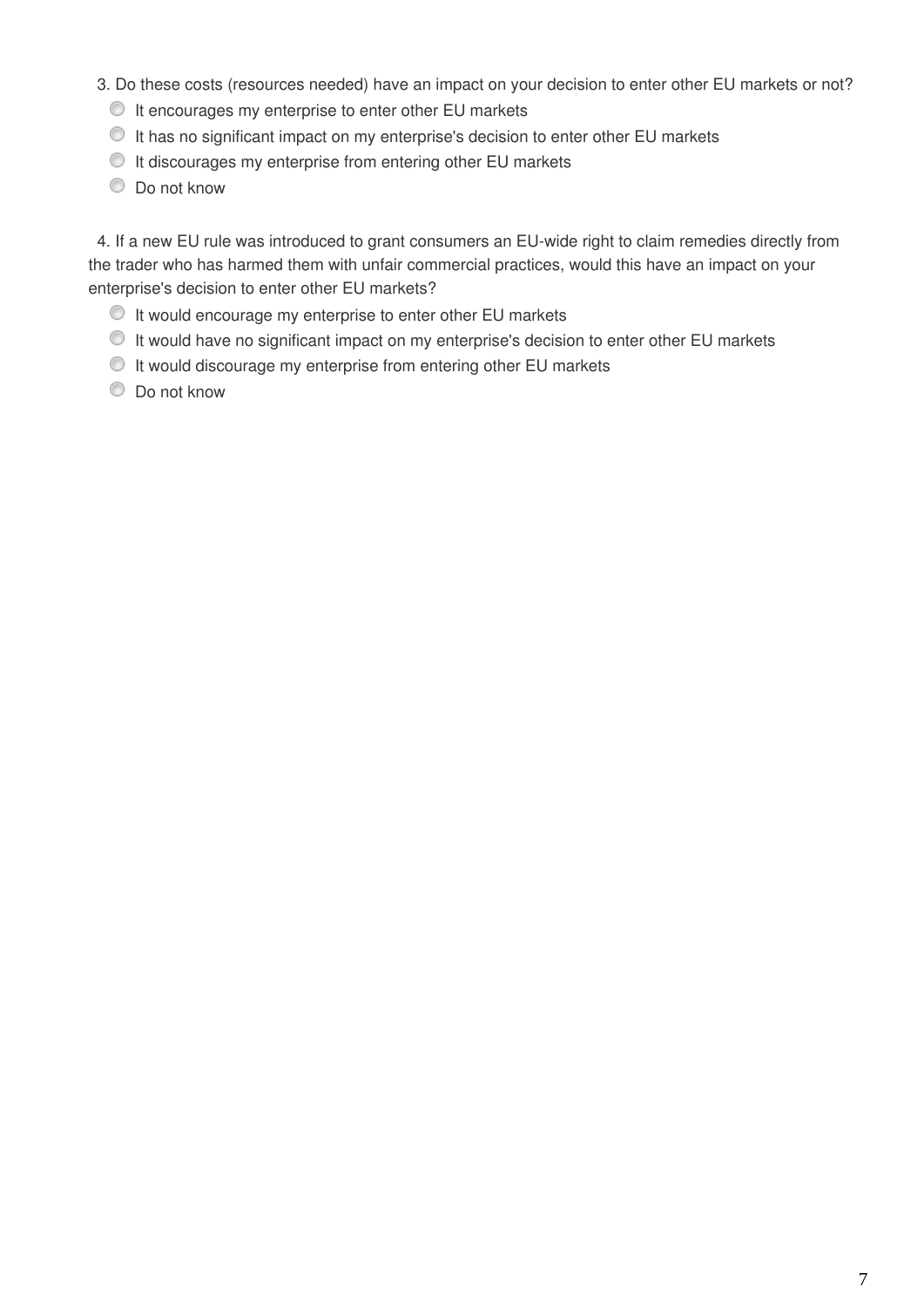## 5. Please estimate the resources your enterprise would need to invest due to a possible new EU consumer right to claim remedies for harm suffered from unfair commercial practices?

### You may wish to answer either in staff time or Euros, or both in case you incur staff and other costs.

One-off costs: Please indicate the one-off resources you would need to invest to ensure compliance with this new rule. (e.g. checking compliance with the new rules and adjusting business practices as a result (e.g. update your website), costs of legal/technical advice)

Regular costs: Please estimate the resources you would need to invest on a regular basis to comply with this new rule. (e.g. manage the updated website)

|                              | Working days of staff (full time equivalent) | Amount in EUR |
|------------------------------|----------------------------------------------|---------------|
| One-off costs                |                                              |               |
| Annual regular/running costs |                                              |               |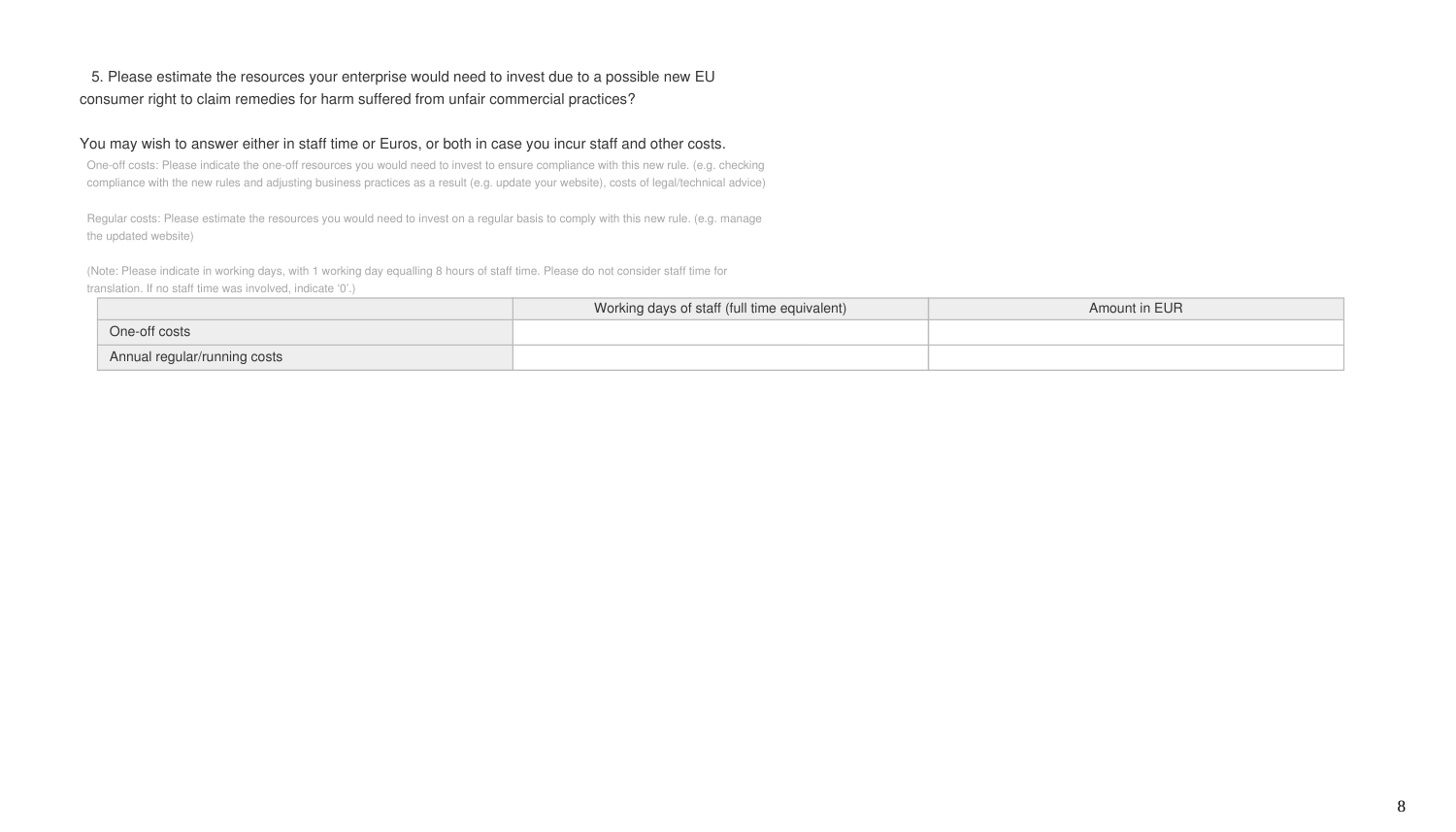## 6. Please estimate the savings for your enterprise of introducing an EU wide right to individual remedies for victims of unfair commercial practices?

### You may wish to answer either in staff time or Euros, or both in case you incur staff and other costs.

One-off costs: Please indicate the one-off resources you would need to invest to ensure compliance with this new rule. (e.g. checking compliance with the new rules and adjusting business practices as a result (e.g. update your website), costs of legal/technical advice)

Regular costs: Please estimate the resources you would need to invest on a regular basis to comply with this new rule. (e.g. manage the updated website)

|                                | Working days of staff (full time equivalent) | Amount in EUR |
|--------------------------------|----------------------------------------------|---------------|
| One-off savings                |                                              |               |
| Annual regular/running savings |                                              |               |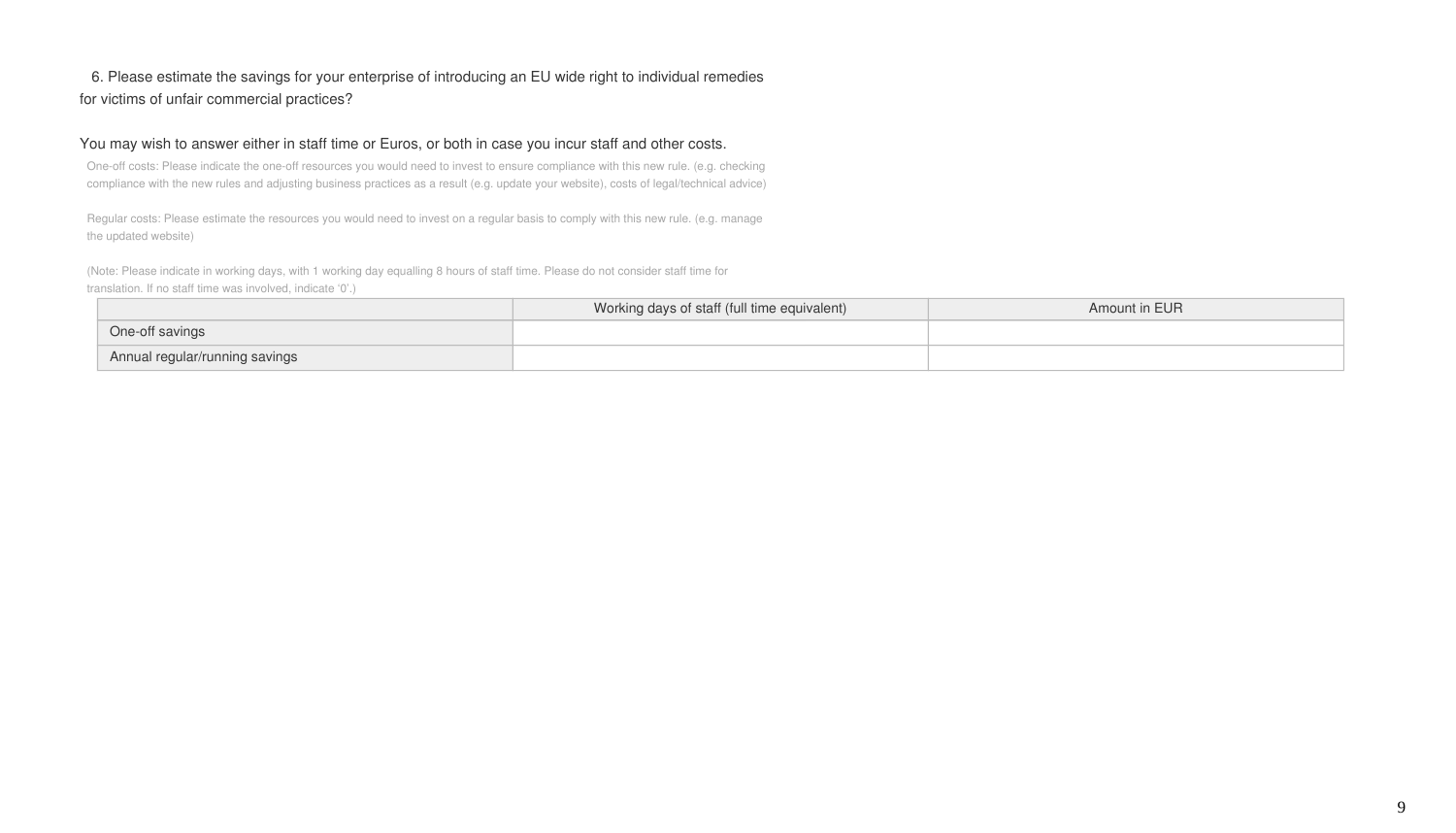# B.2. section: Better enforcement - Strengthening penalties for breaches of consumer rules

"Penalties" refers to a punishment imposed or to be imposed for a violation of consumer protection rules.

"Fines" refers to monetary penalties.

Penalties for lack of compliance with consumer law, as foreseen under national law, are not always effective, proportionate and dissuasive enough to prevent lack of compliance by traders, which leads to consumer detriment. Penalties represent an important part of national enforcement systems, as they have an impact on the degree of deterrence provided by public enforcement. Today, fines for breaches of consumer law vary significantly between Member States, both as regards the way in which they are calculated and their maximum level.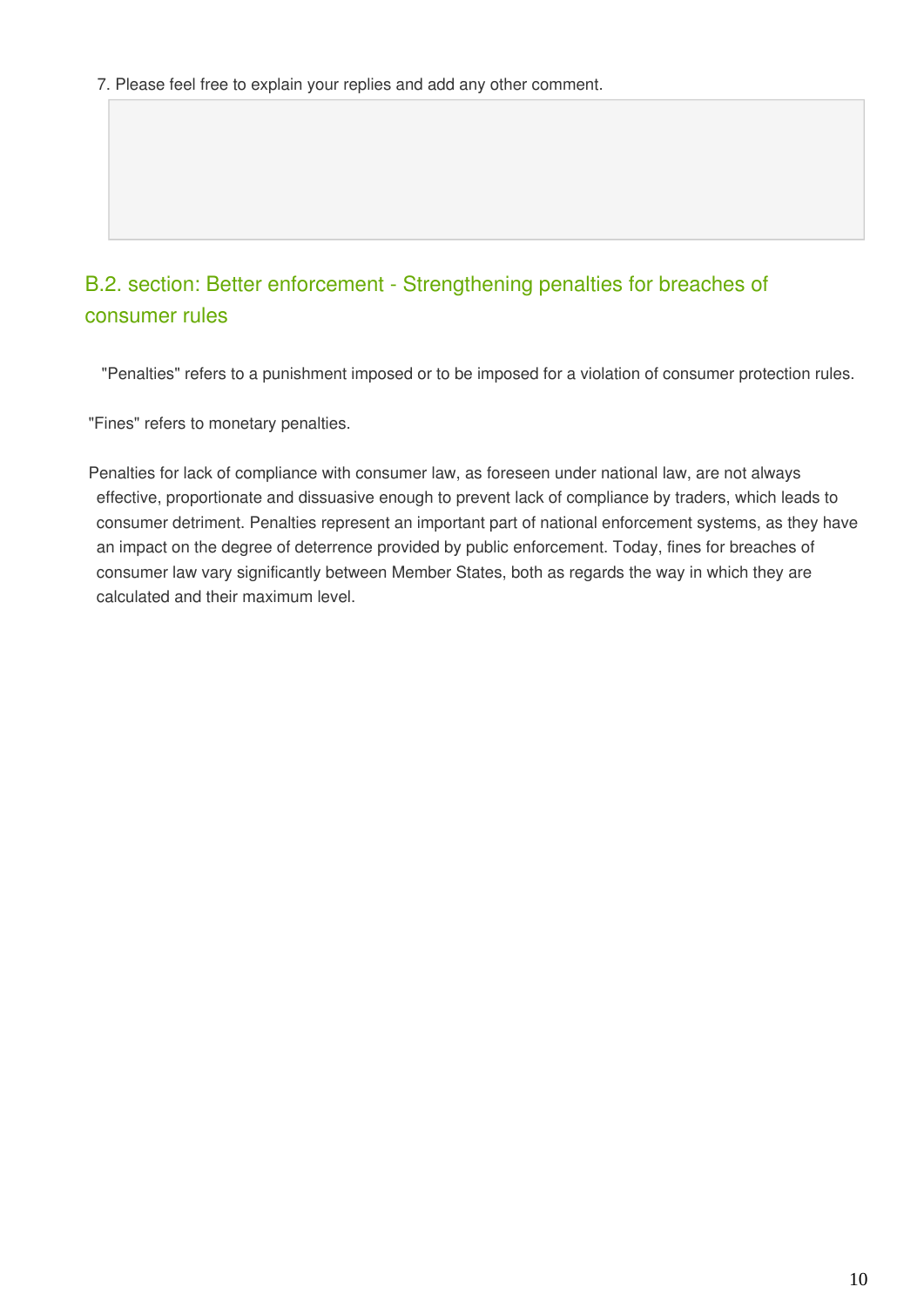1. Do you consider that in your country the fines imposed for the following breaches of EU consumer law are in general proportionate compared to the traders' economic strength (for example in terms of turnover)?

|                                                                                                                                                                                                                                                                | Yes, the<br>fines are<br>proportionate | No, the<br>fines are too<br>high for<br>economically<br>weaker<br>companies | No, the<br>fines are too<br>low for<br>economically<br>strong<br>companies | Do<br>not<br>know |
|----------------------------------------------------------------------------------------------------------------------------------------------------------------------------------------------------------------------------------------------------------------|----------------------------------------|-----------------------------------------------------------------------------|----------------------------------------------------------------------------|-------------------|
| Use of unfair standard contract terms in<br>breach of the Unfair Contract Terms<br>Directive 93/13/EEC (example of an<br>unfair contract term: a term which denies<br>the consumer's right to bring a case to<br>court in case of problems with the trader)    |                                        |                                                                             |                                                                            |                   |
| Engaging in unfair commercial<br>practices in breach of the Unfair<br>Commercial Practices Directive 2005/29<br>/EC (example of an unfair commercial<br>practice: unsolicited, constant phone<br>calls asking the consumer to buy<br>something)                |                                        |                                                                             |                                                                            |                   |
| Failure to provide pre-contractual<br>information or other breach of the<br>Consumer Rights Directive 2011/83/EU<br>(example of a breach of the Consumer<br>Rights Directive: failure to provide<br>consumers with mandatory information<br>about the product) |                                        |                                                                             |                                                                            |                   |
| Breaches of the Sales and Guarantees<br>Directive 1999/44/EC (example of a<br>breach of the Sales and Guarantees<br>Directive: failure to provide remedies in<br>case of a faulty product)                                                                     |                                        |                                                                             |                                                                            |                   |
| Failure to display the product's price per<br>unit (e.g. per liter or kg) in breach of the<br>Price Indication Directive 98/6/EC                                                                                                                               |                                        |                                                                             |                                                                            |                   |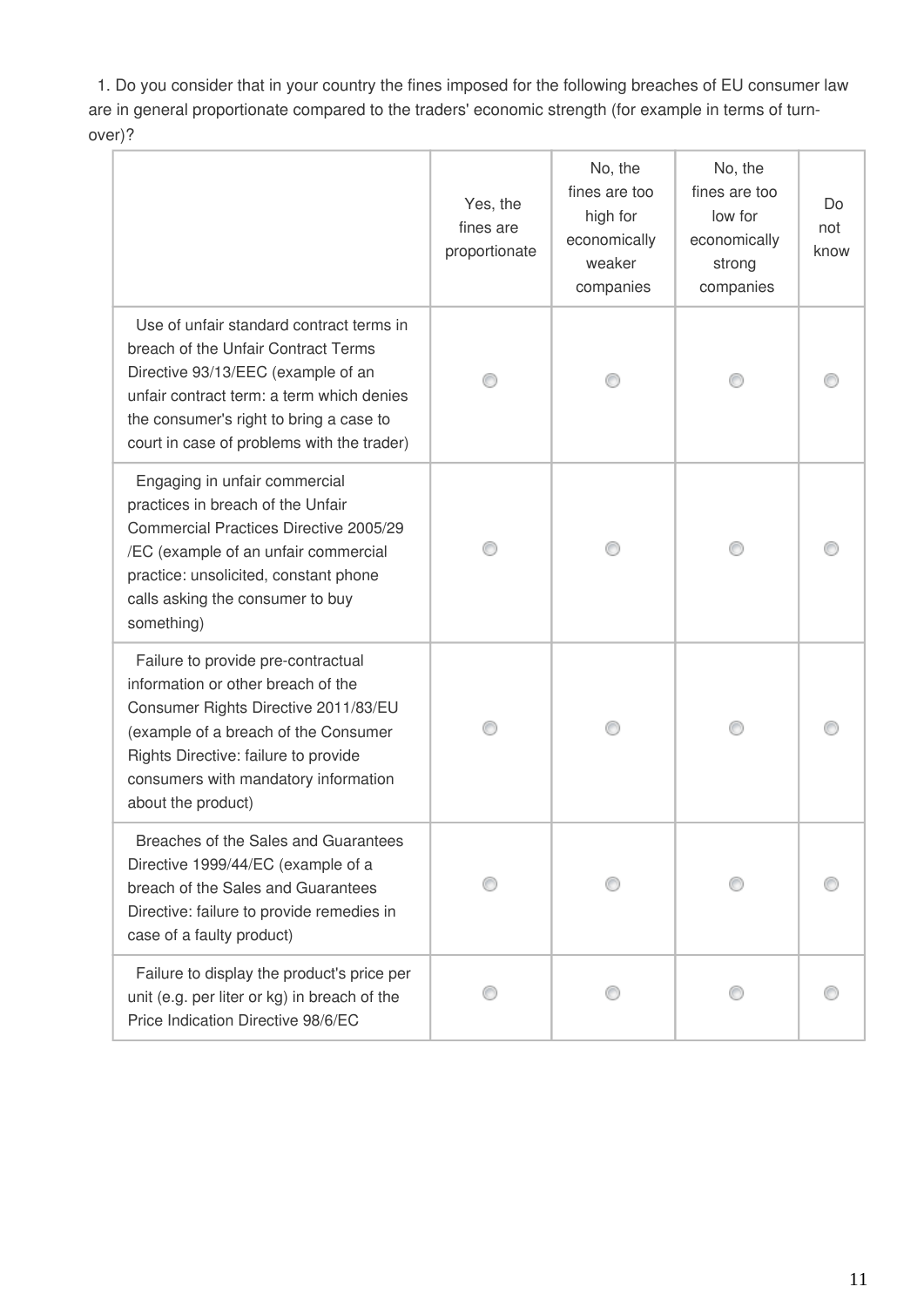2. In your view, which of the following measures is the most proportionate, effective and dissuasive, taking into account the trader's economic strength (for example in terms of turnover)? (single-choice question)

- Maximum level of fines is expressed as an absolute lump-sum amount (for example a fine may go up to maximum of 100.000 EUR)
- Maximum level of fines is expressed as a percentage of the trader's turnover (for example, maximum fine may go up to X% of trader's turnover)
- Maximum level of fines is expressed as an absolute amount or a percentage of the trader's turnover whichever is higher (for example, up to 100 000 EUR or up to X% of trader's turnover, whichever is higher)
- Other (Please explain below)

### Other (Please explain)

3. In your view, what would be the impact of strengthening penalties under EU consumer protection law on the following?

|                                                                                                 | Significant<br>positive<br>impact | Moderate<br>positive<br>impact | <b>No</b><br>impact | Moderate<br>negative<br>impact | Significant<br>negative<br>impact | Do<br>not<br>know |
|-------------------------------------------------------------------------------------------------|-----------------------------------|--------------------------------|---------------------|--------------------------------|-----------------------------------|-------------------|
| Compliance by traders<br>with consumer<br>protection rules                                      |                                   |                                |                     |                                |                                   |                   |
| Level playing field to<br>the benefit of compliant<br>traders                                   |                                   |                                |                     |                                |                                   |                   |
| Level playing field<br>between the traders<br>operating in different<br><b>EU Member States</b> |                                   |                                |                     |                                |                                   |                   |
| Level playing field<br>between traders of<br>different economic<br>strength                     |                                   |                                |                     |                                |                                   |                   |
| Consumer trust                                                                                  |                                   | ∩                              | ∩                   |                                |                                   |                   |

4. What would be the impact of strengthening penalties at EU level on the costs of your enterprise?

**There will be no impact on costs** 

Costs will increase

Costs will decrease

 $\textcircled{1}$  I don't know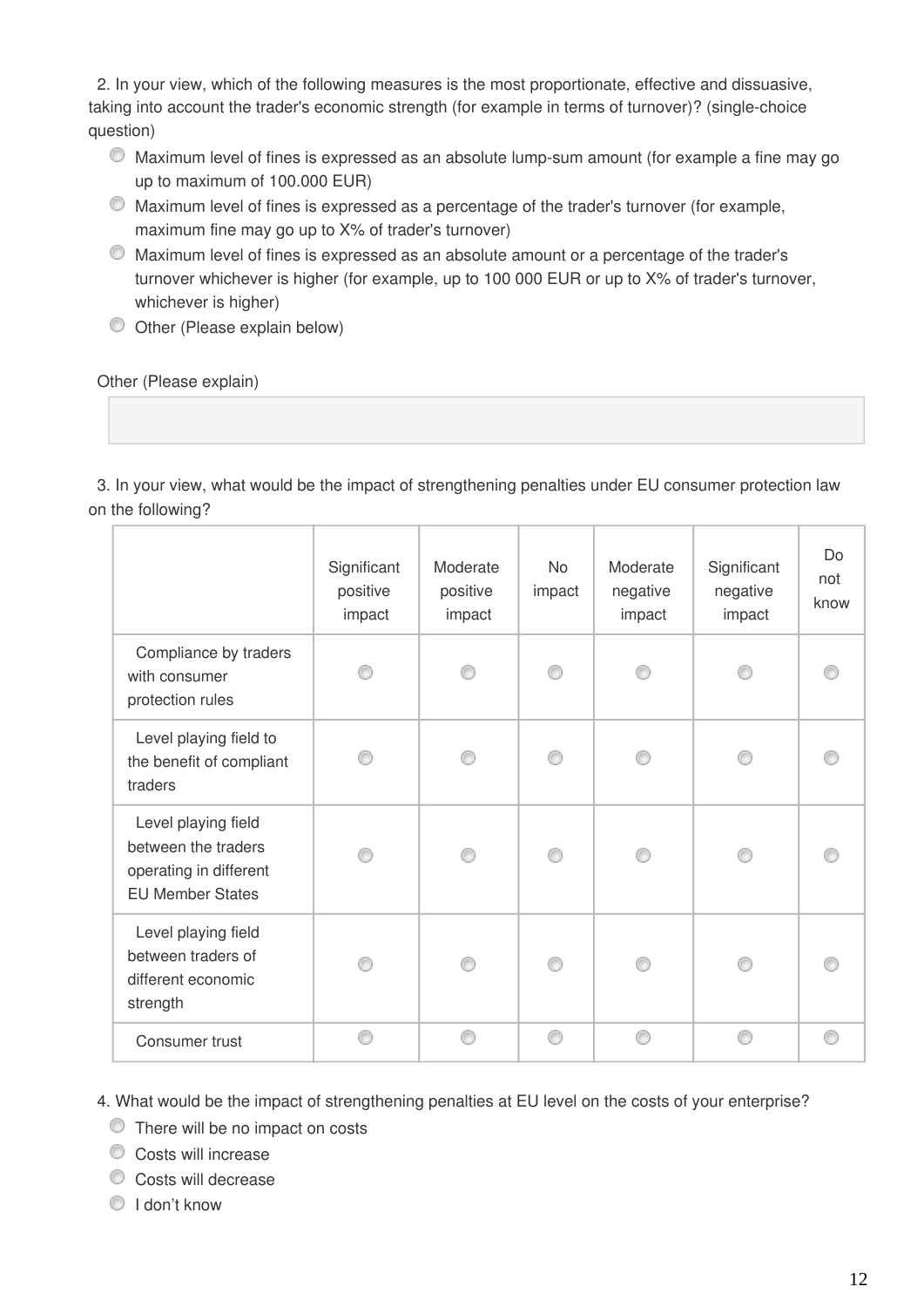# C. SPECIFIC QUESTIONNAIRES

 According to your replies in the first part ("questions about you"), the following questionnaires appear most relevant for your enterprise:

Your enterprise sells goods online or is interested in doing so? (for example, you have filled in "Sale of goods" in question 5 and "online (over the internet)" in question 6).

You may also want to fill in the specific questionnaire C.1. "Possible simplification of existing rules concerning online transactions – in particular on the rules on the right of withdrawal" (maximum 4 questions)

Your enterprise is an online market place or is selling through online market places, or it is interested in doing so? (for example, you have filled in "Online market place" in Question 5 or "yes" in Question 6a)

You may want to fill in the specific questionnaire C.2. "Targeted revision of rules on the transparency obligations of online marketplaces" (maximum 12 questions)

Your enterprise provides free online services or is interested in doing so? (for example, you have filled in "yes' in Question 6b)

You may want to fill in the specific questionnaire C.3. "Targeted revision of rules on "free" online services" (maximum 11 questions)

# C.1. Possible simplification of existing rules on online transactions, in particular the rules on the right of withdrawal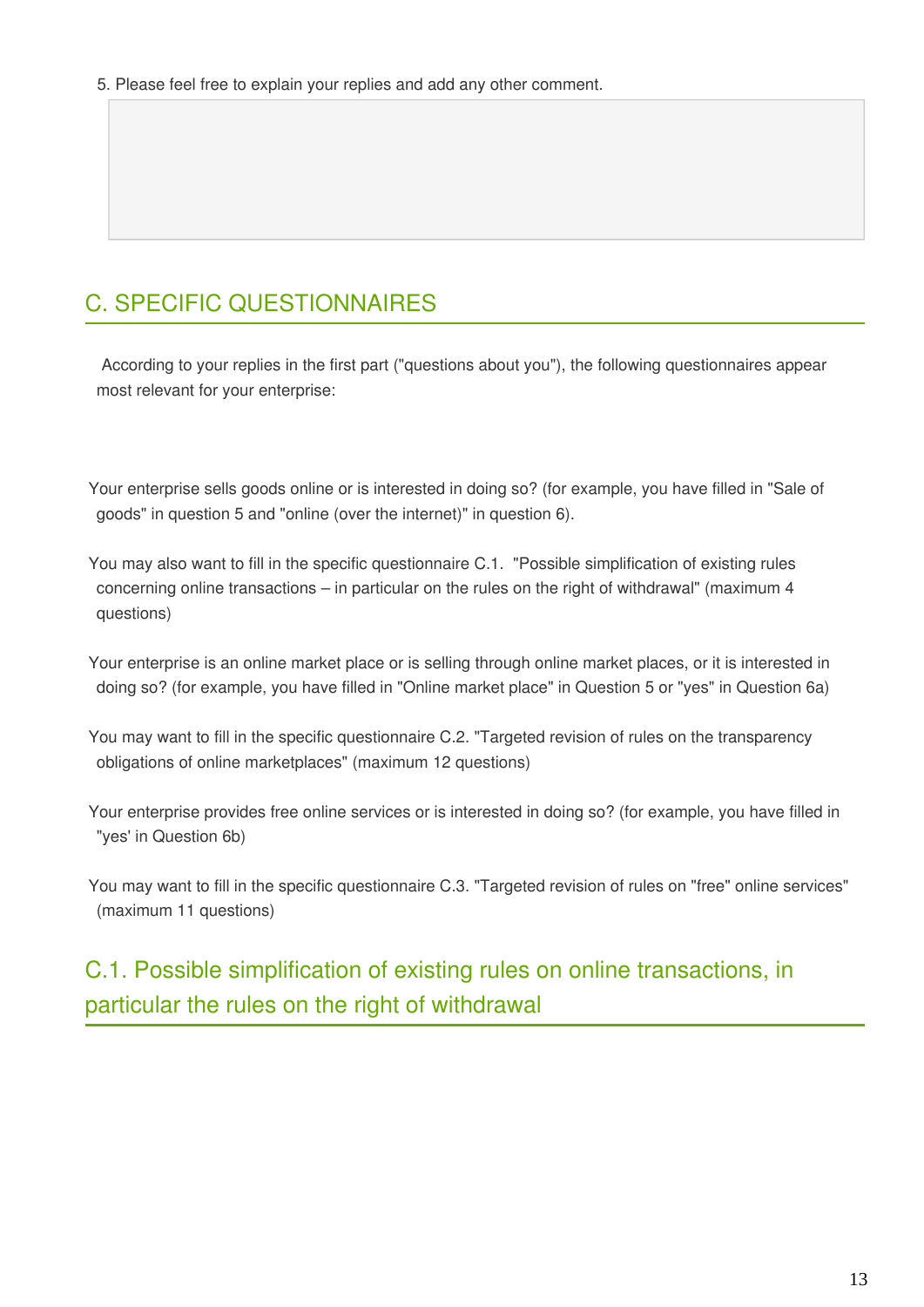Right of withdrawal - right for the consumer to cancel the contract concluded online within 14 days

In the evaluation of the Consumer Rights Directive (CRD), some businesses, and especially SMEs, reported specific burdens in complying with the 14-days right of withdrawal (the "cooling-off" period during which consumers may cancel the order and return products bought online). Specifically, some of them criticise the CRD rule which requires the trader to refund the consumer as soon as the consumer provides evidence of having returned the goods. As a consequence, the trader may have to refund the consumer before he is in a position to determine whether the goods have been used more than necessary to try them out and therefore have a diminished value.

1. Over the last two years, has your enterprise faced unnecessary and/or disproportionate burdens due to the following obligations related to the right of withdrawal (right for the consumer to cancel the contract within 14 days)?

|                                                                                                                                                                                                                                                                                                                                    | Yes,<br>often | Yes,<br>sometimes | Yes,<br>rarely | Never |
|------------------------------------------------------------------------------------------------------------------------------------------------------------------------------------------------------------------------------------------------------------------------------------------------------------------------------------|---------------|-------------------|----------------|-------|
| Obligation to accept the return of goods bought online<br>which consumers have used more than what they could<br>have done in a brick and mortar shop (e.g. to check the<br>size), thus requiring you to calculate the diminished value<br>of the used good, to resell it as second-hand good and/or<br>to dispose of it as waste) |               |                   |                |       |
| Obligation to reimburse the consumer without having the<br>possibility to inspect the returned goods as soon as the<br>consumer has supplied evidence of having sent them back.                                                                                                                                                    |               |                   |                |       |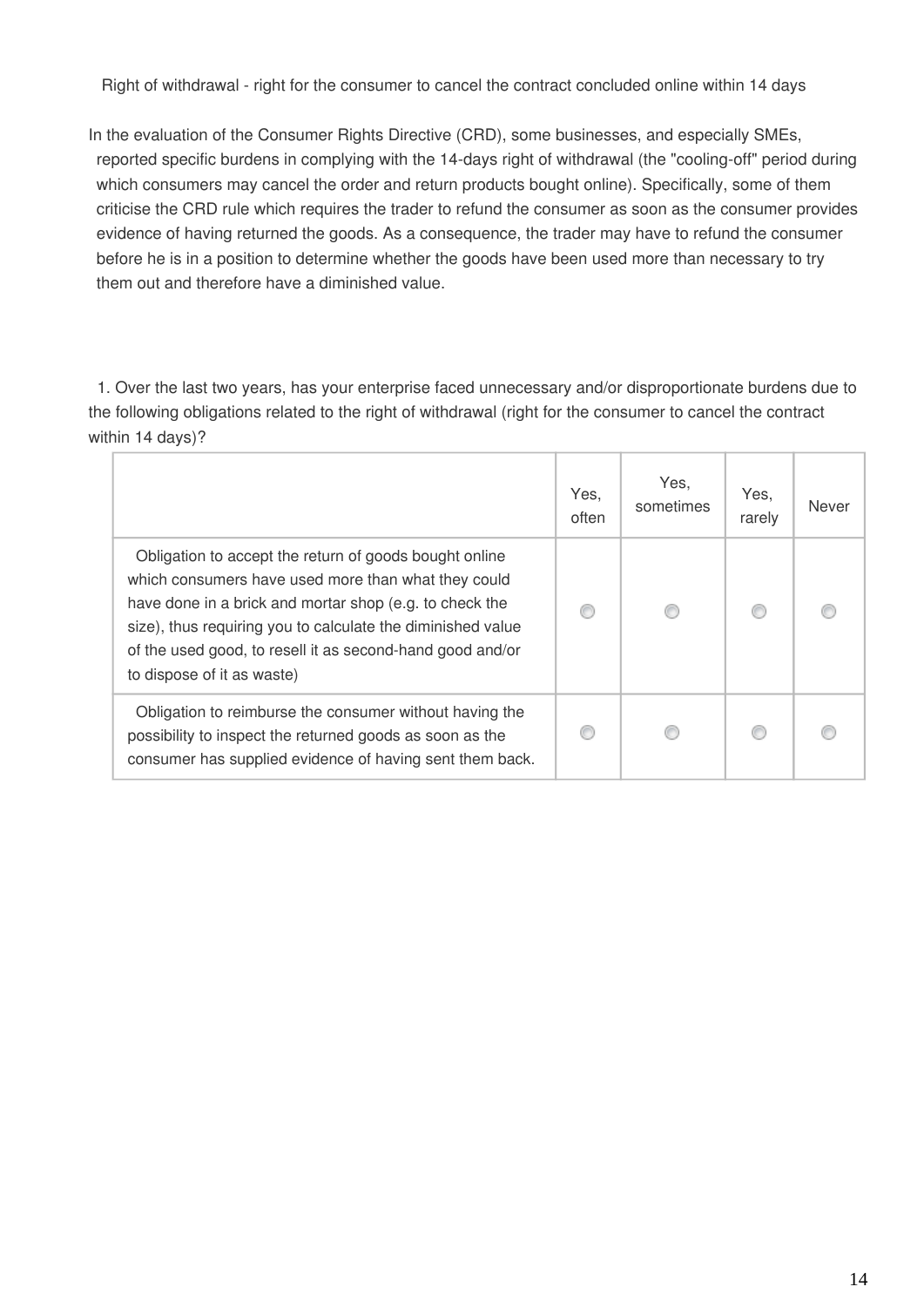# 1a. <If you replied "yes" to the previous question>

# Which of the following problems has your enterprise faced?

|                                                                                                                                                                                                 | To a<br>significant<br>extent | Tο<br>some<br>extent | <b>Not</b><br>at<br>all | Do<br>not<br>know |
|-------------------------------------------------------------------------------------------------------------------------------------------------------------------------------------------------|-------------------------------|----------------------|-------------------------|-------------------|
| Costs resulting from difficulties with assessing the<br>'diminished value' of returned goods                                                                                                    |                               |                      |                         |                   |
| Costs resulting from practical difficulties in recovering costs<br>from the consumer (e.g. under national rules you have to<br>reach an agreement with the consumer on the diminished<br>value) |                               |                      |                         |                   |
| Costs resulting from your decision to not charge the<br>consumer with costs from a customer relations' viewpoint (e.<br>g. to avoid damages to your company's reputation)                       |                               |                      |                         |                   |
| Costs resulting from difficulties with reselling returned<br>goods with diminished value                                                                                                        |                               |                      |                         |                   |
| Costs related to the disposal of returned goods as waste                                                                                                                                        |                               |                      |                         |                   |
| Costs related to reimbursement of the price for goods<br>which you never received back                                                                                                          |                               |                      |                         |                   |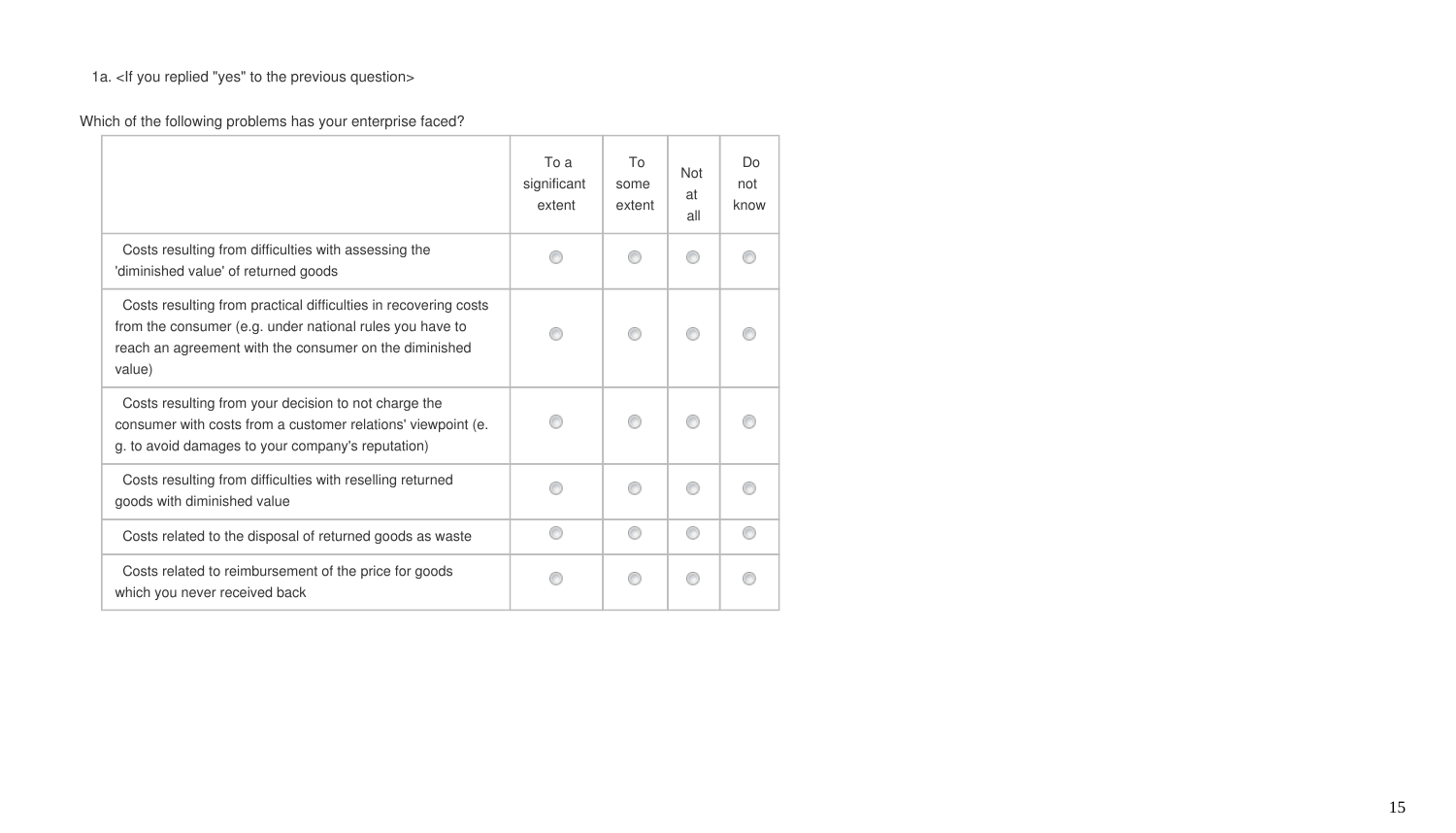# 1b. What are your enterprise's estimated losses related to the previously mentioned obligations?

|                                                                     | Absolute annual losses over the pas |
|---------------------------------------------------------------------|-------------------------------------|
| Obligation to accept the return of goods bought online which        |                                     |
| consumers have used more than what they could have done in a        |                                     |
| brick and mortar shop (e.g. to check the size), thus requiring you  |                                     |
| to calculate the diminished value of the used good, to resell it as |                                     |
| second-hand good and/or to dispose of it as waste.                  |                                     |
| Obligation to reimburse the consumer without having the             |                                     |
| possibility to inspect the returned goods as soon as the consumer   |                                     |
| has supplied evidence of having sent them back (e.g. goods were     |                                     |
| never returned back)                                                |                                     |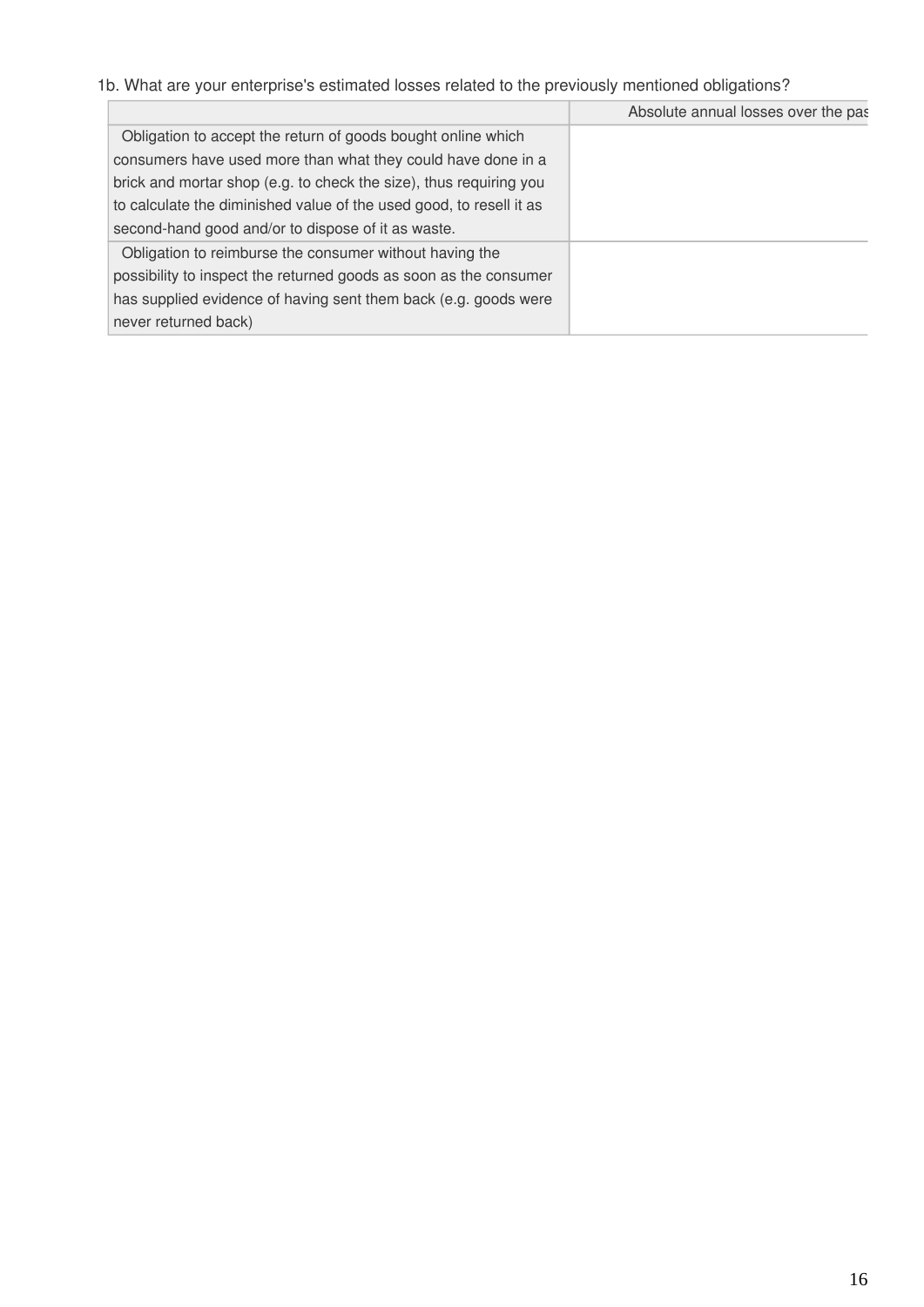### 2. Please feel free to explain your replies and add any other comment.

## C.2. Targeted revision of transparency obligations for online marketplaces

 An 'online marketplace', in the following questions, is a service provider which allows consumers and traders to conclude online sales and service contracts on its website.

The Fitness Check and the evaluation of the Consumer Rights Directive (CRD) showed that some consumers are confused when using online marketplaces. Firstly, it often seems unclear whether consumers buy from the platform itself or from someone else. Secondly, it is often not clear whether the contracting party acts as a trader, and is therefore subject to EU consumer law, or as a non-trader, against whom EU consumer rights cannot be invoked. For example, in a case leading to a reference for a preliminary ruling at the Court of Justice of the European Union, a consumer buying on a platform was denied the right to withdraw from the contract under the Consumer Rights Directive. Only then did the consumer learn that the seller was claiming not to be a trader (Case C-105/17 Kamenova).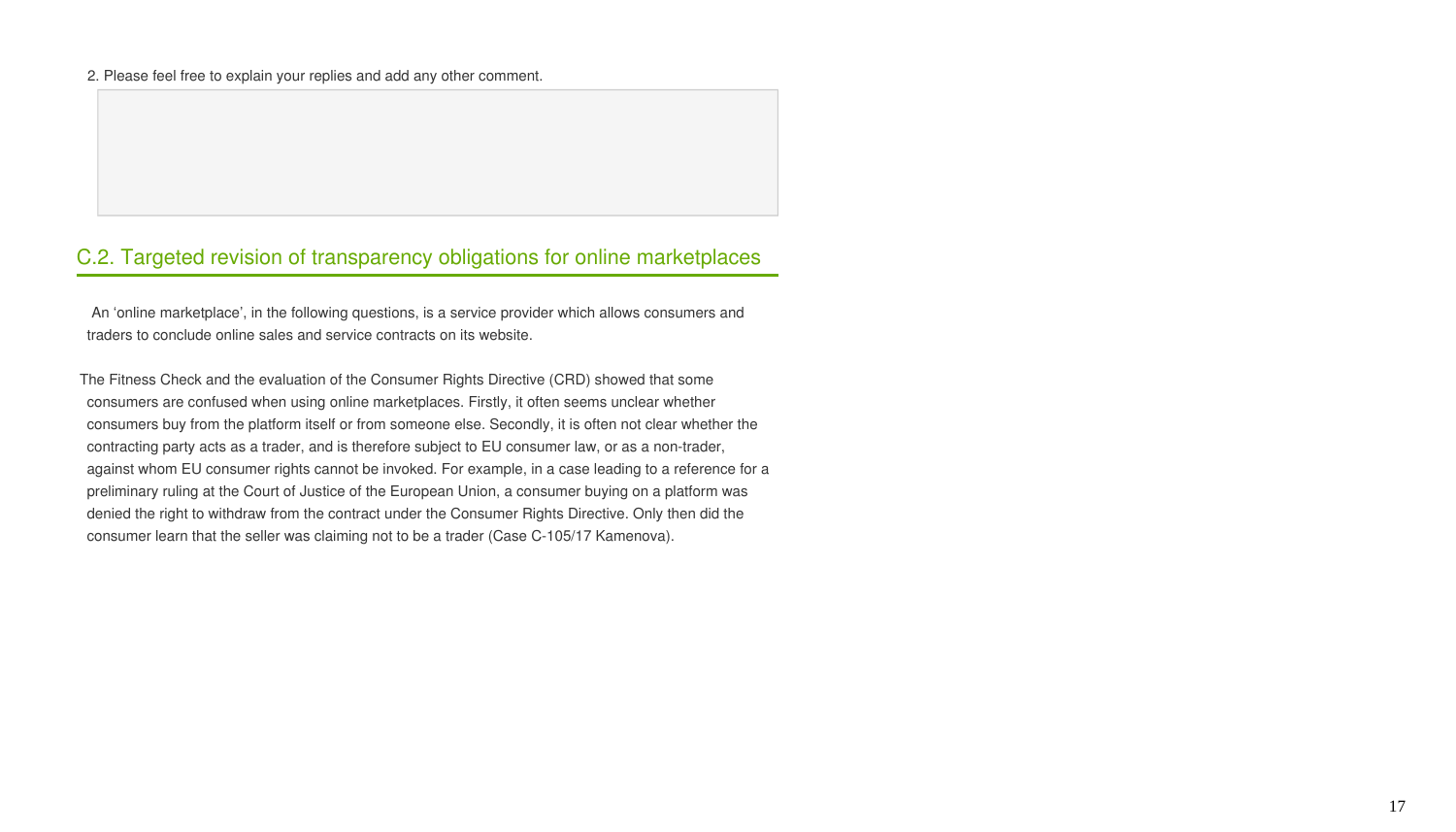1. Does your enterprise incur costs when trading or considering to trade with consumers cross-border due to the following?

|                                                                                                                                                                                                                                                                                                                              | Yes, to<br>a<br>significant<br>extent | Yes.<br>to<br>some<br>extent | N <sub>o</sub> | Do<br>not<br>know | <b>Not</b><br>applicable |
|------------------------------------------------------------------------------------------------------------------------------------------------------------------------------------------------------------------------------------------------------------------------------------------------------------------------------|---------------------------------------|------------------------------|----------------|-------------------|--------------------------|
| Costs in replying to enquiries from consumers<br>as to who is their contract partner (whether it is<br>the online marketplace or the trader selling<br>through the online marketplace) and whether<br>consumer law applies                                                                                                   |                                       |                              |                |                   |                          |
| Costs in replying to enquiries from consumers<br>as to who is liable for the performance of<br>contracts, e.g. legal guarantee in case of<br>defective goods, right to withdraw within 14<br>days 'cooling off' period, late delivery (whether<br>responsibility lies with the online marketplace or<br>with another trader) |                                       |                              |                |                   |                          |
| Costs in complying with national rules,<br>requiring your enterprise to disclose to<br>consumers with whom they are concluding their<br>contracts and whether consumer law applies                                                                                                                                           |                                       |                              |                |                   |                          |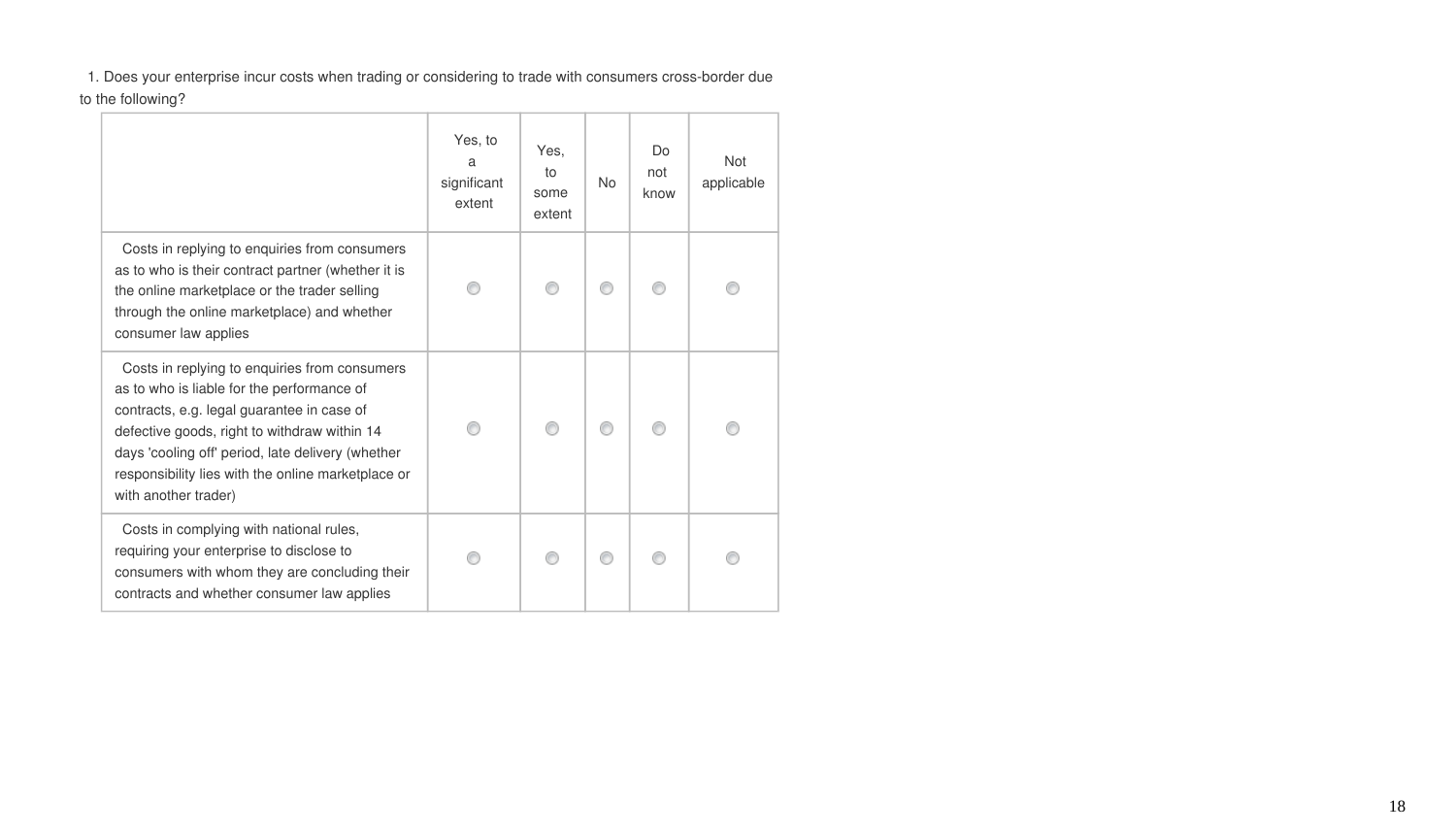## 2. What are your estimated costs due to a need to adapt to different national rules related to information obligations on online 'marketplaces' about the following?

### You may wish to answer either in staff time or in amount of Euros, or both in case you incur staff and other costs.

One-off costs: Please estimate the one-off resources you need to invest in order to enter a new EU market, on average per Member State.

Regular costs: Please estimate the resources you need to invest on a regular basis to comply with different national rules, on average per Member State.

| One-off costs                |  |
|------------------------------|--|
| Annual regular/running costs |  |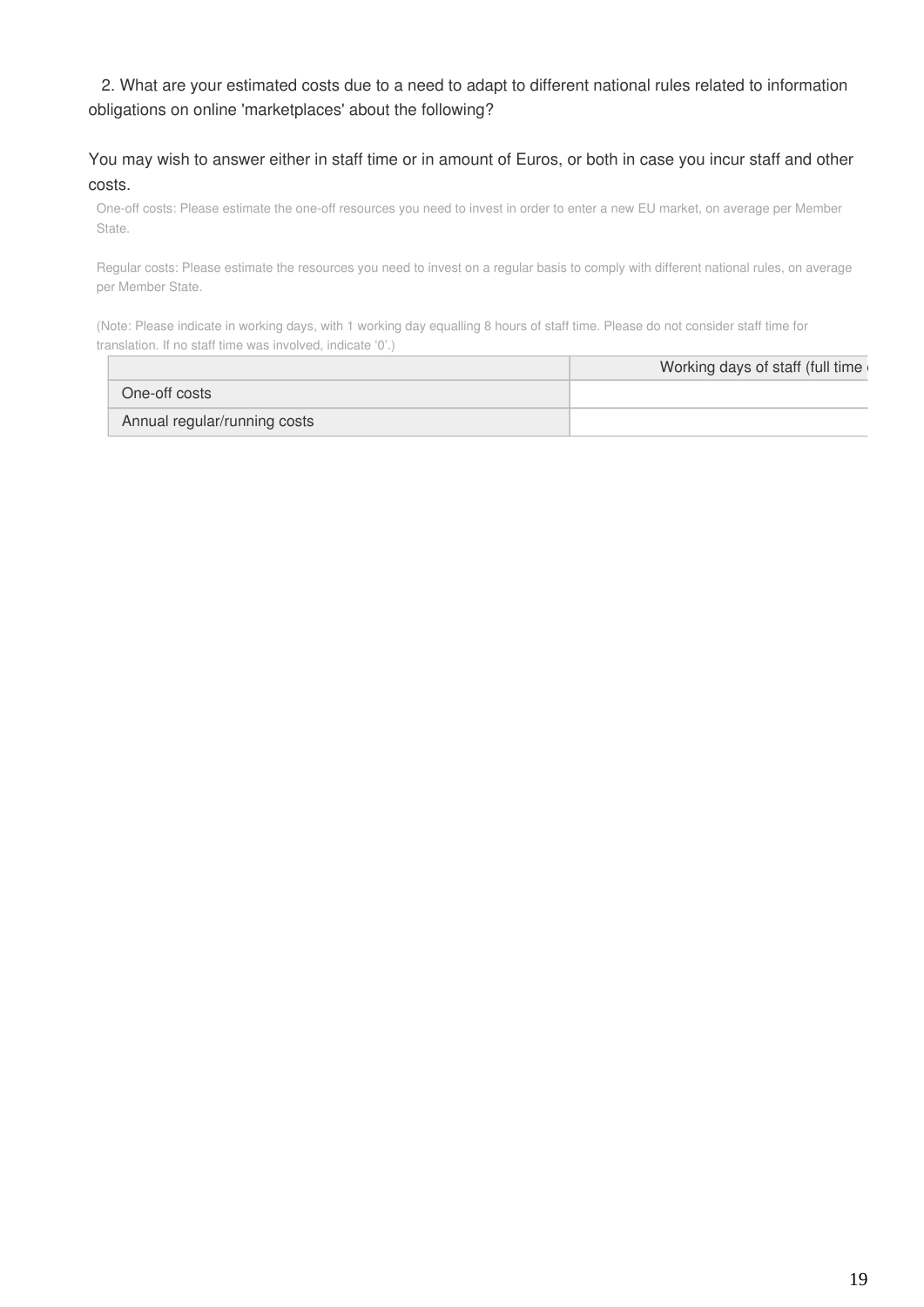3. How much staff time or other resources do you need, when entering another EU country's market, for complying with national rules of the other Member State requiring you to disclose the identity of the contracting party and/or who is liable for contracts concluded through online marketplaces?

You may wish to answer either in staff time or Euros, or both in case you incur staff and other costs.

One-off costs: Please estimate the one-off resources you need to invest in order to enter a new EU market, on average per Member State.

Regular costs: Please estimate the resources you need to invest on a regular basis to comply with different national rules, on average per Member State.

|                              | Working days of staff (full time equivalent) | Amount in EUR |
|------------------------------|----------------------------------------------|---------------|
| One-off costs                |                                              |               |
| Annual regular/running costs |                                              |               |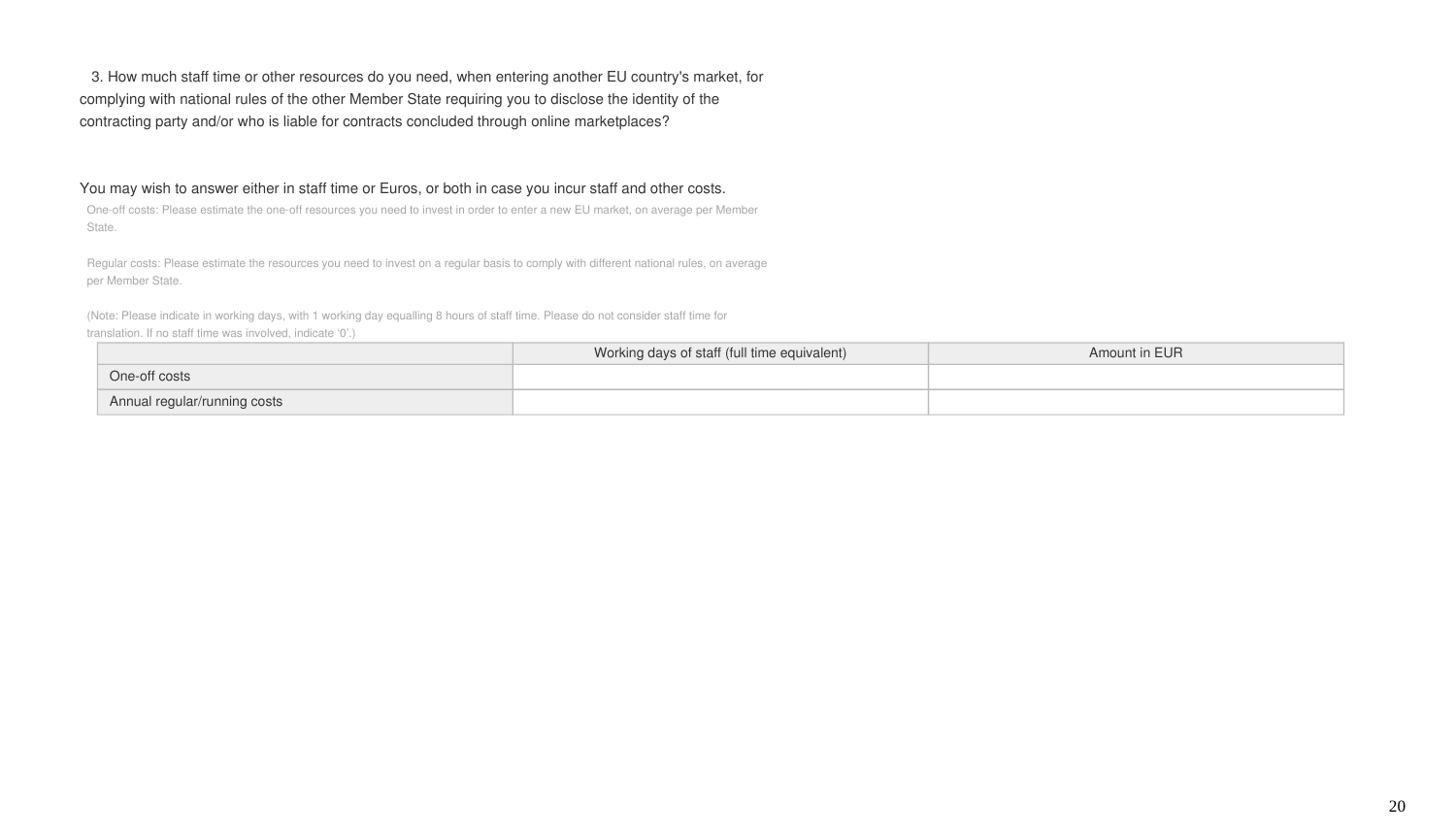4. Please explain in particular the nature of your other costs/activities. If you cannot quantify the resources involved, please describe the needed adjustments.

5. Do these costs have an impact on your enterprise's decision to enter other EU markets or not?

- $\bullet$  It encourages my enterprise to enter other EU markets
- It has no significant impact on my enterprise's decision to enter other EU markets
- $\bullet$  It discourages my enterprise from entering other EU markets
- $\bullet$  Do not know

6. Do you agree that, across the EU, consumers buying on online marketplaces should be informed about the following?

|                                                                             | Strongly<br>agree | Tend<br>to<br>agree | Tend<br>to<br>disagree | Strongly<br>disagree | Do<br>not<br>know |
|-----------------------------------------------------------------------------|-------------------|---------------------|------------------------|----------------------|-------------------|
| Whether they buy from the online<br>marketplace itself or from someone else |                   | ◎                   | €                      |                      |                   |
| Whether the contracting party declares to<br>be a trader or not             | C                 | ◎                   | €                      |                      |                   |
| Whether EU consumer rights apply to their<br>transaction                    |                   | €                   | €                      |                      |                   |

7. If new harmonised EU rules were introduced requiring online marketplaces to inform consumers about who their contracting party is and whether they enjoy EU consumer rights vis-à-vis that person/entity, would this have an impact on your enterprise's decision to enter other EU markets?

- It would encourage me to enter other EU markets
- It would have no significant impact on my decision to enter other EU markets
- $\bullet$  It would discourage me from entering other EU markets
- $\circledcirc$  Do not know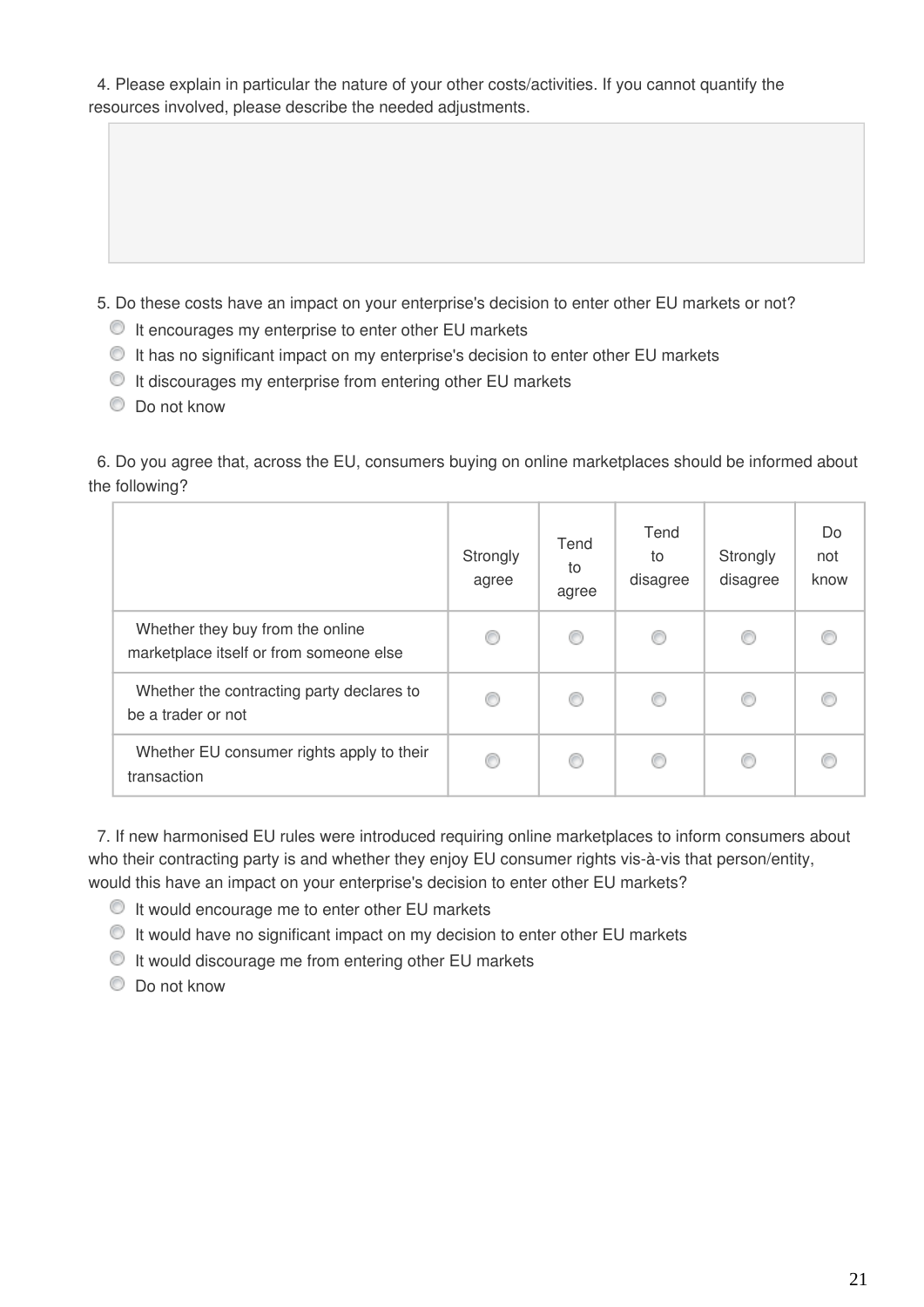### 8. Please estimate the costs you think your enterprise would face to comply with such new requirements.

#### You may wish to answer either in staff time or Euros, or both in case you incur staff and other costs.

One-off costs: Please indicate the one-off resources you would need to invest to ensure compliance with this new rule. (e.g. checking compliance with the new rules and adjusting business practices as a result (e.g. update your website), costs of legal/technical advice)

Regular costs: Please estimate the resources you would need to invest on a regular basis to comply with this new rule. (e.g. manage the updated website)

|                              | Working days of staff (full time equivalent) | Amount in EUR |
|------------------------------|----------------------------------------------|---------------|
| One-off costs                |                                              |               |
| Annual regular/running costs |                                              |               |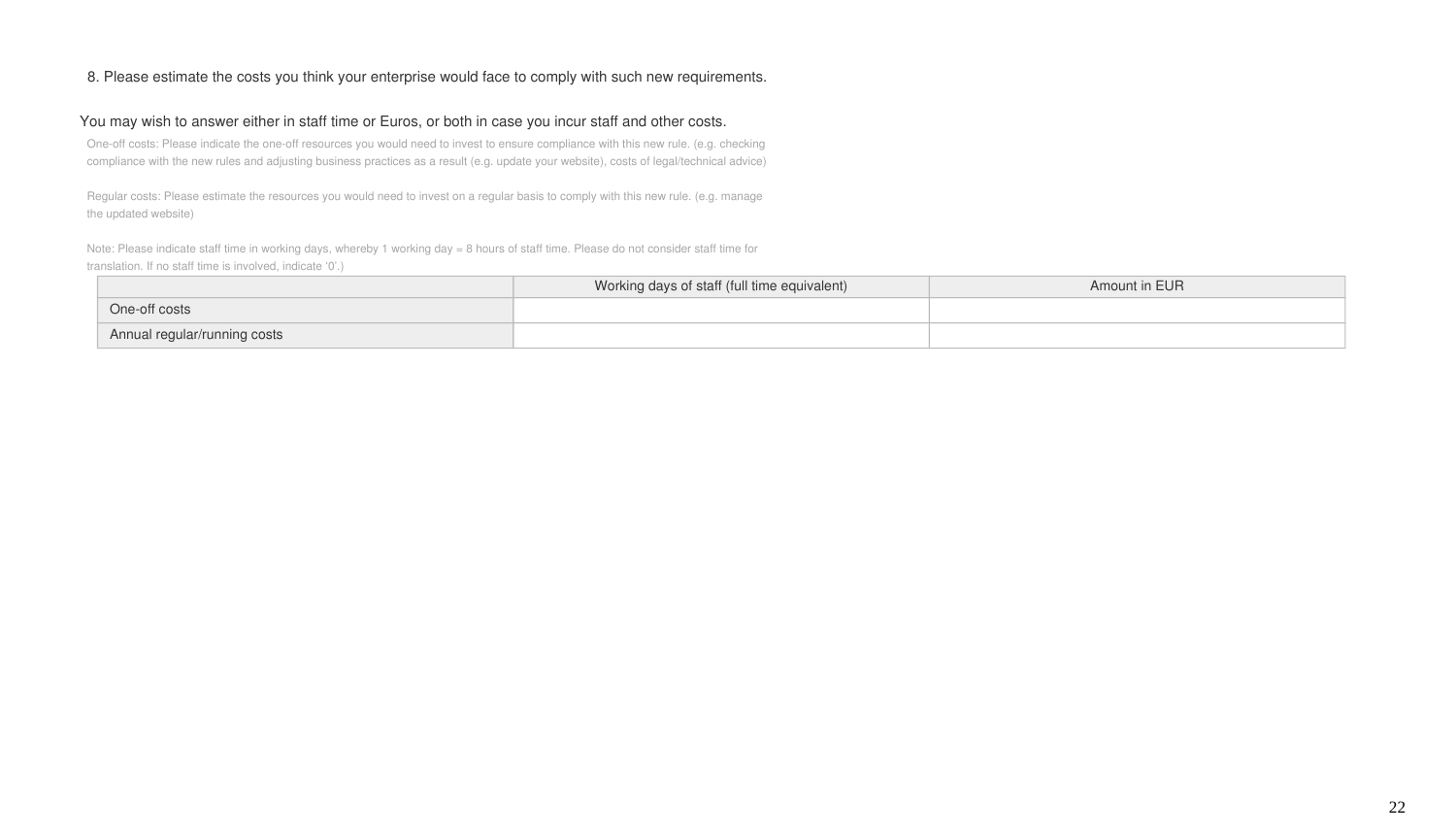9. Please explain in particular the nature of your costs/activities. If you cannot quantify the resources involved, please describe the needed adjustments: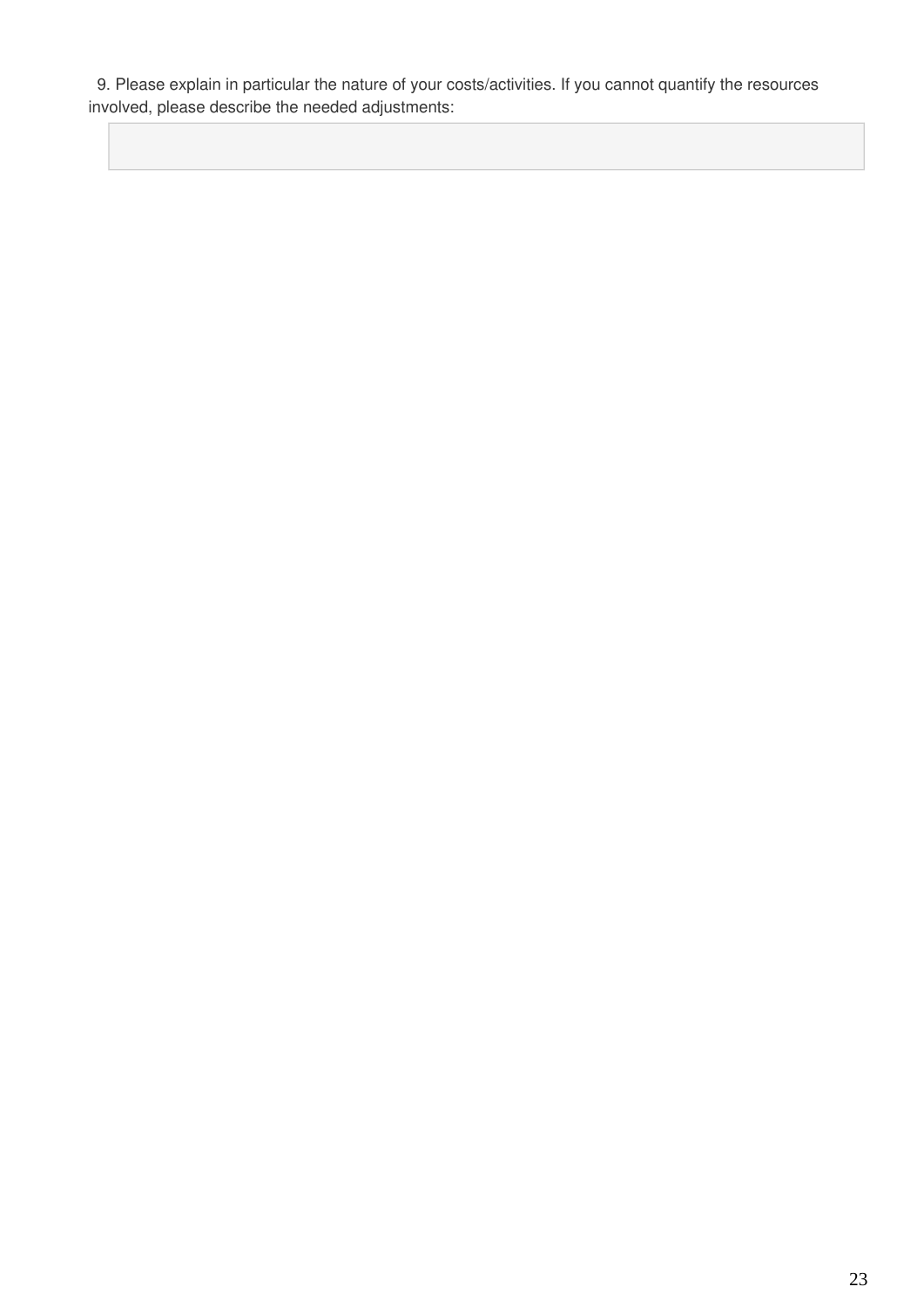10. Please estimate the savings for your enterprise of introducing new requirements for online marketplaces to inform consumers about who their contracting party is and whether they enjoy EU consumer rights vis-à-vis that person/entity.

#### You may wish to answer either in staff time or Euros, or both in case you incur staff and other costs.

One-off savings: Please indicate the one-off resources you would save with this new rules (e.g. no longer having to check compliance with different rules and adjusting business practices as a result (e.g. update your website), costs of legal/technical advice)

Regular savings: Please estimate the regular resources you would save with this new rule. (e.g. manage the updated website)

|                                | Working days of staff (full time |
|--------------------------------|----------------------------------|
| One-off savings                |                                  |
| Annual regular/running savings |                                  |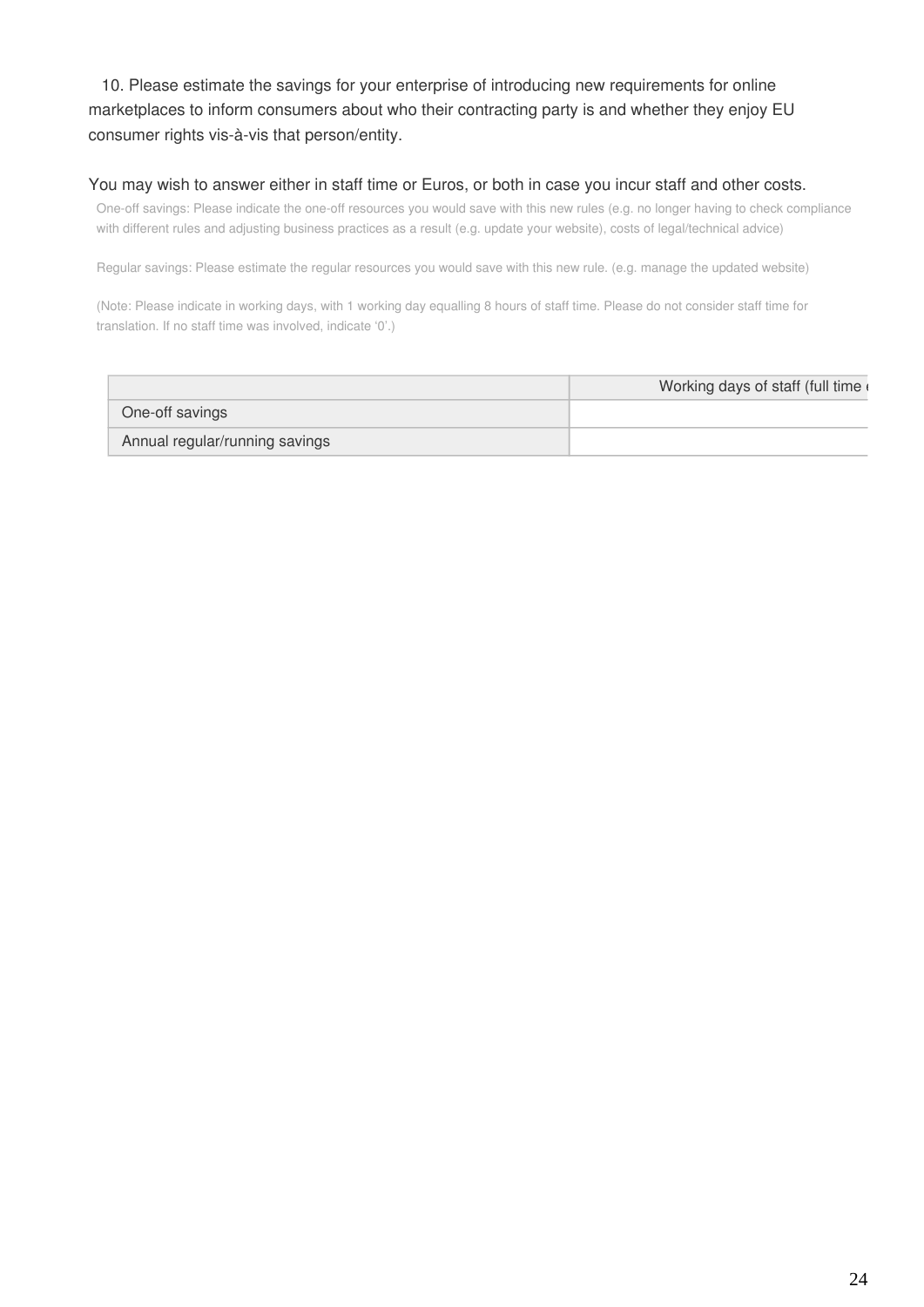11. If such new requirements were introduced, what should be the consequences for online marketplaces

that fail to comply?

|                                                                                                                                     | Strongly<br>agree | Tend<br>to<br>agree | Tend<br>to<br>disagree | Strongly<br>disagree | D <sub>o</sub><br>not<br>know |
|-------------------------------------------------------------------------------------------------------------------------------------|-------------------|---------------------|------------------------|----------------------|-------------------------------|
| The online marketplace should become the<br>only one liable for the correct performance of<br>the contract                          |                   | ⋒                   |                        |                      |                               |
| The online marketplace should become<br>jointly liable with the third party supplier for<br>the correct performance of the contract |                   |                     |                        |                      |                               |
| Consequences of such non-compliance<br>should be left to national law                                                               |                   |                     |                        |                      |                               |
| Consequences of such non-compliance<br>should be regulated at EU level.                                                             |                   |                     |                        |                      |                               |

12. Please feel free to explain your replies and add any other comment.

C.3. Targeted revision of rules on "free" online services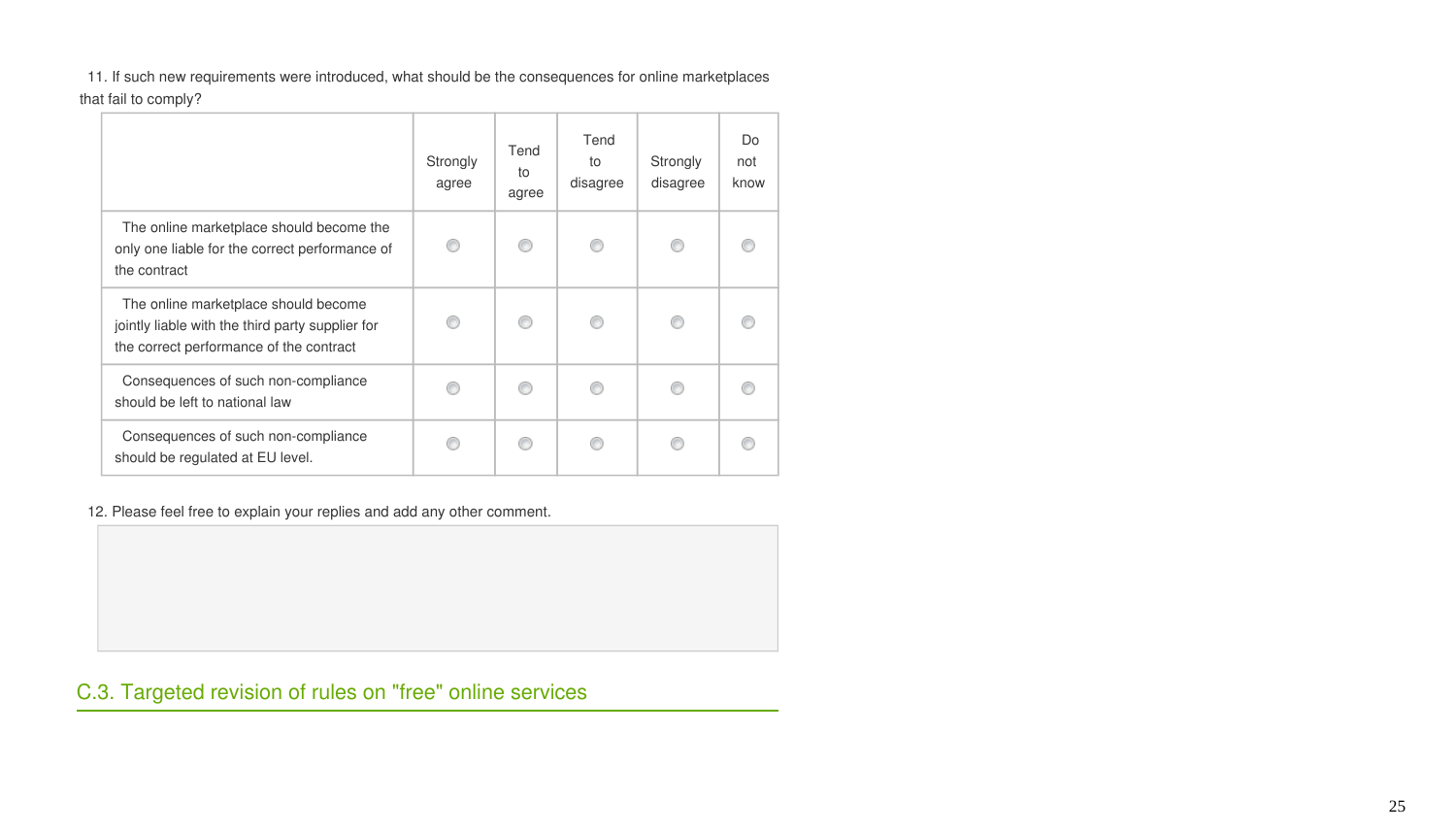"Free" online services in the following questions refer to online services for which consumers do not pay with money but provide data (e.g. cloud storage, e-learning, social media, email, streaming services).

The rules under the Consumer Rights Directive (CRD) on pre-contractual information requirements for traders and the 14-days right of withdrawal for consumers apply to all contracts for online provision of digital content (e.g. downloads of software, movies or songs) irrespective of whether the consumer pays with money. On the other hand, these rules only apply to contracts for online services (such as subscriptions to cloud storage services or social networks) for which the consumer pays with money. This calls for discussion of whether consumer protection under the CRD should be extended also to contracts for online services for which the consumer provides data and does not pay with money. In this respect, the upcoming EU rules on consumer remedies regarding 'defective' digital products (rules that are currently negotiated by the European Parliament and the Council) may cover online services irrespectively of whether the consumer pays with money or not.

|                                                                                                                                                                                                                                                                 | Yes, to<br>a<br>significant<br>extent | Yes,<br>to<br>some<br>extent | <b>No</b> | Do<br>not<br>know | <b>Not</b><br>applicable<br>to your<br>enterprise |
|-----------------------------------------------------------------------------------------------------------------------------------------------------------------------------------------------------------------------------------------------------------------|---------------------------------------|------------------------------|-----------|-------------------|---------------------------------------------------|
| Replying to complaints from consumers that<br>were not informed about the main features of<br>the "free" online service (e.g. its functioning<br>and interoperability with the consumer's<br>hardware and software)                                             |                                       |                              |           |                   |                                                   |
| Replying to enquiries from consumers who<br>changed their mind and wish to cancel the<br>"free" online service shortly after the contract<br>was concluded                                                                                                      |                                       |                              |           |                   |                                                   |
| Complying with rules of other countries<br>requiring your enterprise to give pre-<br>contractual information to consumers and/or<br>enabling them to cancel "free" online service<br>contracts shortly after the contract is<br>concluded (e.g. within 14 days) |                                       |                              |           |                   |                                                   |
| Other (please explain below)                                                                                                                                                                                                                                    |                                       |                              |           |                   |                                                   |

### 1. Does your enterprise incur costs when trading cross-border due to the following?

### 2. Please explain your reply.

in particular, indicate in which Member State(s) you face costs for complying with national rules requiring you to give pre-contractual information to consumers and/or enabling them to withdraw from "free" online service contracts shortly after the contract has been concluded (e.g. within 14 days).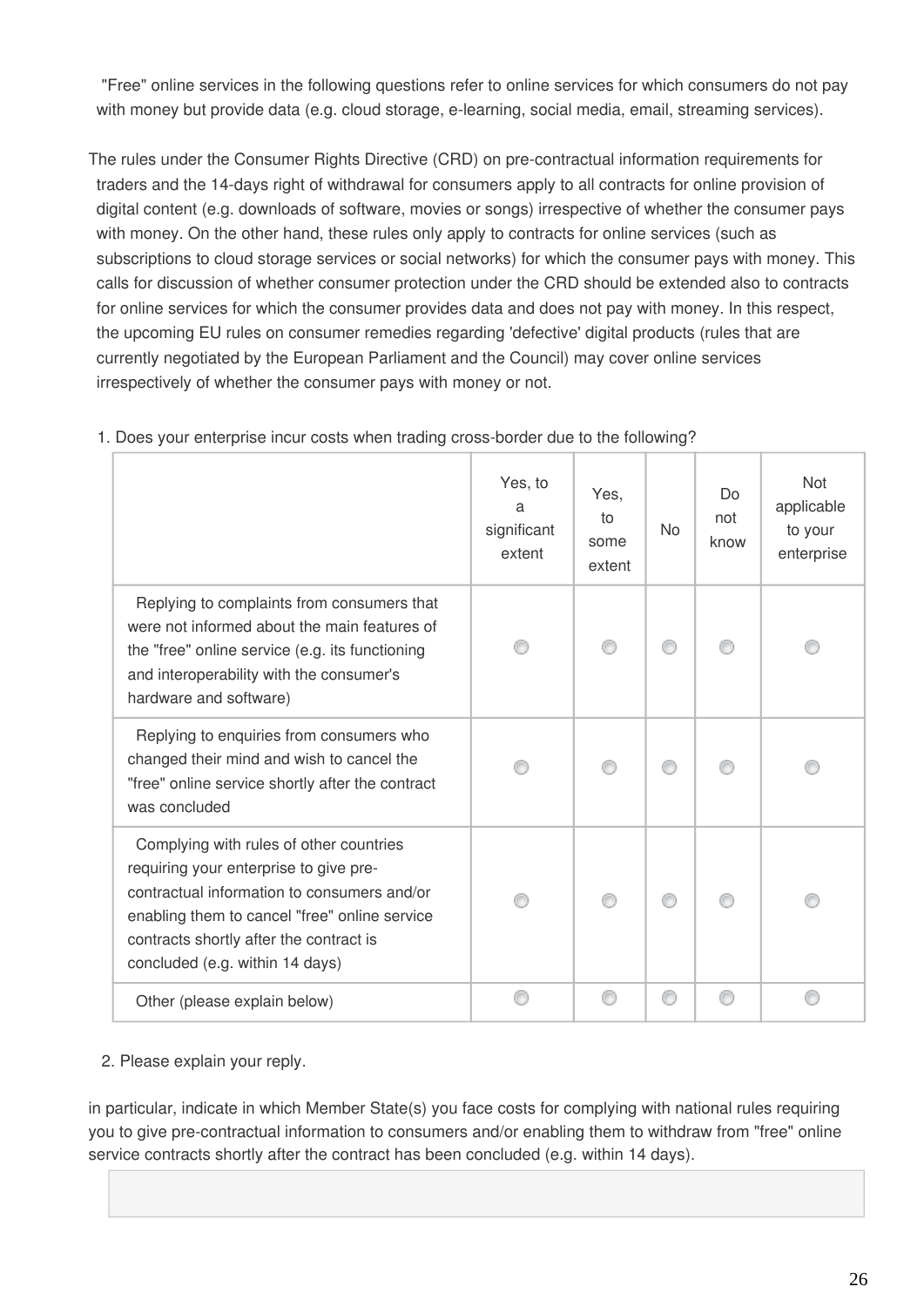3. How much staff time or other resources does your enterprise need, when entering another EU country's market, for complying with national rules of the other Member State requiring you to give precontractual information to consumers and/or enabling them to withdraw from their "free" online service contracts shortly after having concluded the contact (e.g. within 14 days)?

#### You may wish to answer either in staff time or Euros, or both in case you incur staff and other costs.

One-off costs: Please estimate the one-off resources you need to invest in order to enter a new EU market, on average per Member State (e.g. checking compliance with national rules and adjusting business practices as a result (e.g. update your website), costs of legal/technical advice).

Regular costs: Please estimate the resources you need to invest on a regular basis to comply with different national rules, on average per country (e.g. handling consumer complaints/ enquiries, monitoring national rules)

|                              | Working days of staff (full time equivalent) | Amount in EUR |
|------------------------------|----------------------------------------------|---------------|
| One-off costs                |                                              |               |
| Annual regular/running costs |                                              |               |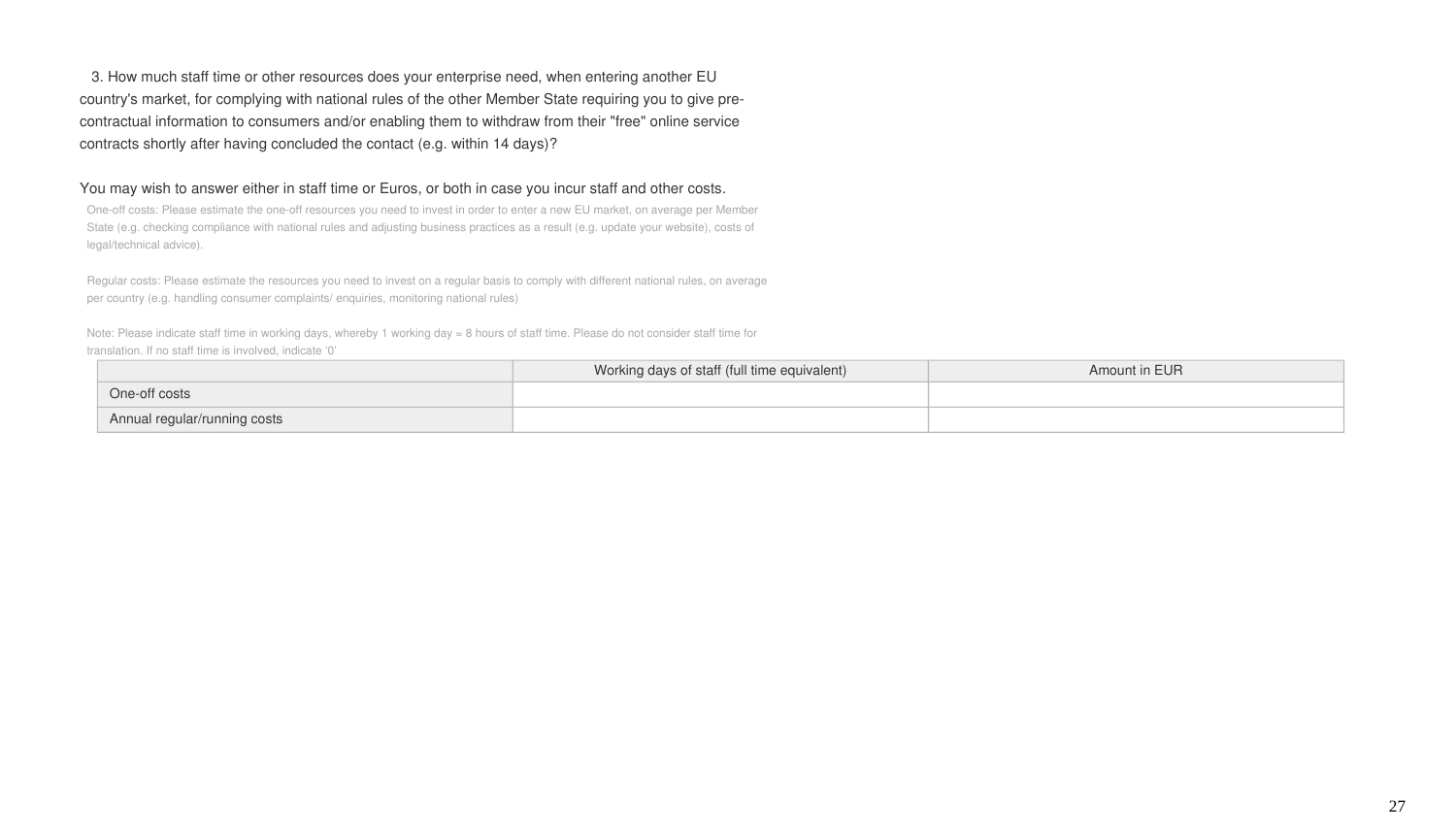4. Do the resources that you need have an impact on your enterprise's decision to enter other EU markets or not?

- $\bullet$  It encourages my enterprise to enter other EU markets
- $\bullet$  It has no significant impact on my enterprise's decision to enter other EU markets
- $\bullet$  It discourages my enterprise from entering other EU markets
- $\circledcirc$  Do not know

5. If a new EU rule was introduced requiring you to give pre-contractual information to consumers about "free" online service contracts, would this have an impact on your enterprise's decision to enter other EU markets?

- $\bullet$  It would encourage my enterprise to enter other EU markets
- It would have no significant impact on my enterprise's decision to enter other EU markets
- $\bullet$  It would discourage my enterprise from entering other EU markets
- **Do not know**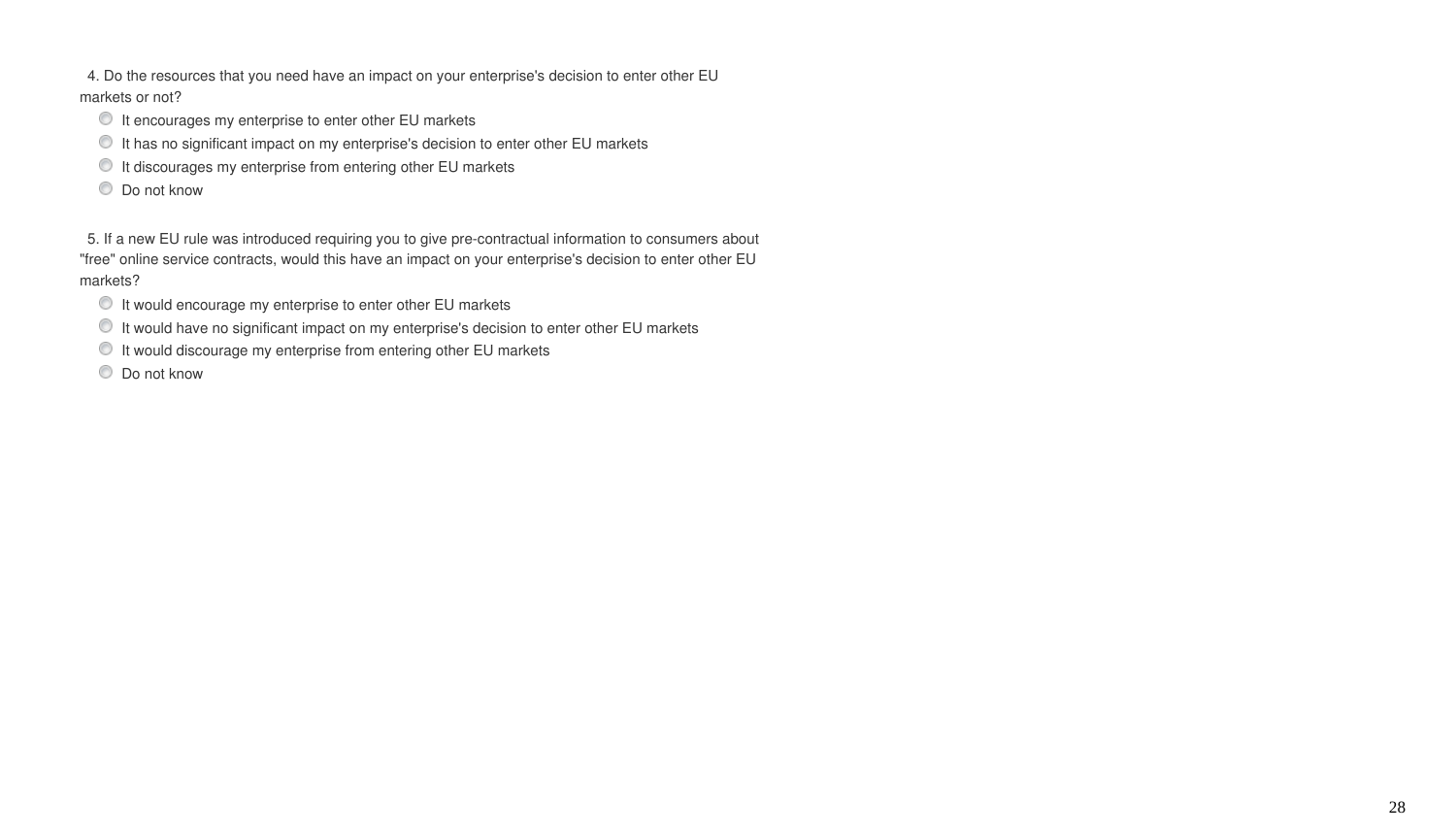6. Please estimate the resources you think you would need to invest to comply with a requirement to give pre-contractual information to consumers about "free" online service contracts.

### (e.g. checking compliance with the new rules and adjusting business practices as a result (e.g. update your website), costs of legal/technical advice)

#### You may wish to answer either in staff time or Euros, or both in case you incur staff and other costs.

One-off costs: Please indicate the one-off resources you would need to invest to ensure compliance with this new rule. (e.g. checking compliance with the new rules and adjusting business practices as a result (e.g. update your website), costs of legal/technical advice)

Regular costs: Please estimate the resources you would need to invest on a regular basis to comply with this new rule. (e.g. manage the updated website)

|                              | Working days of staff (full time |
|------------------------------|----------------------------------|
| One-off costs                |                                  |
| Annual regular/running costs |                                  |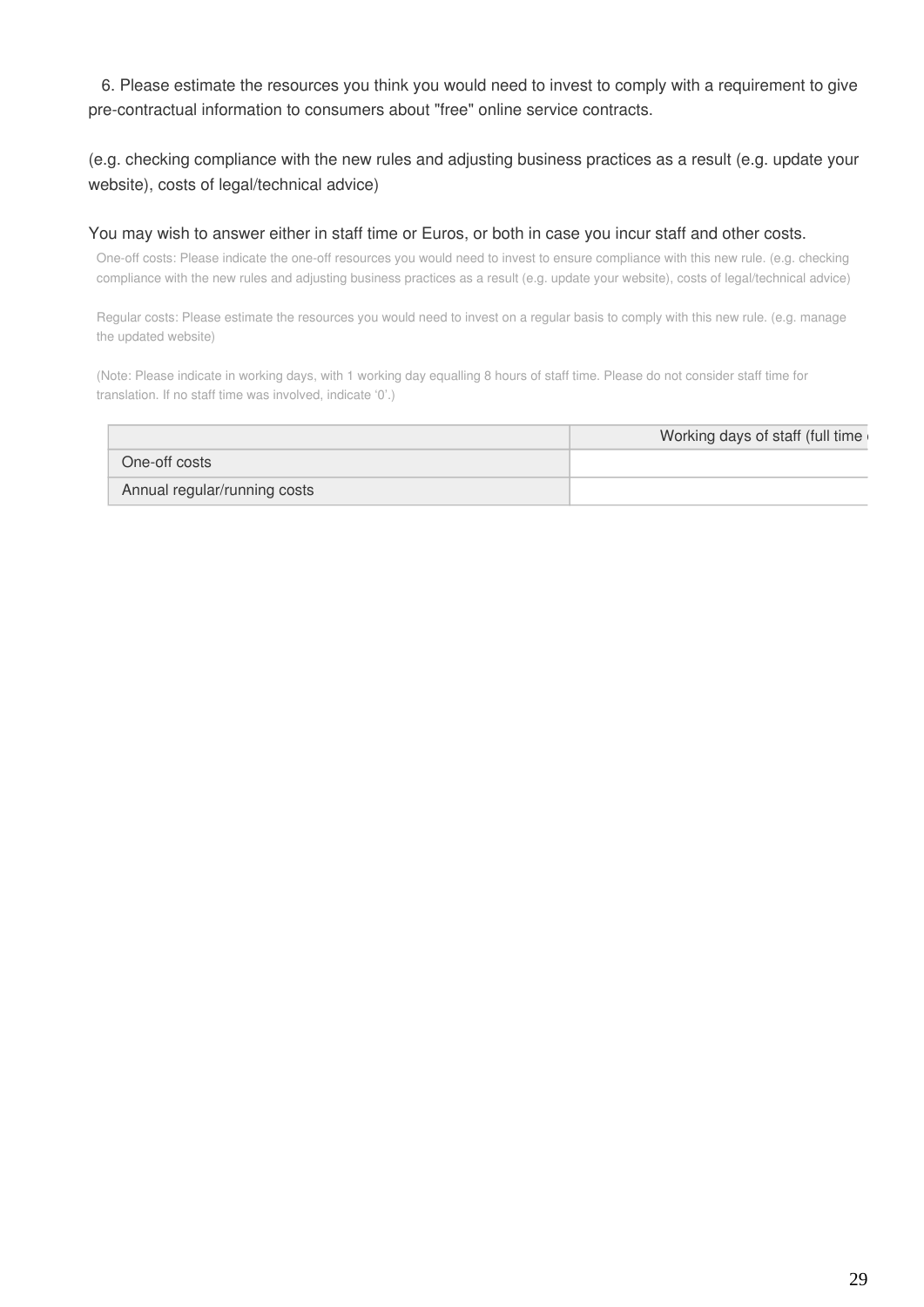## 7. Please estimate the savings for your enterprise of a new requirement to give consumers precontractual information about "free" online service contracts?

### You may wish to answer either in staff time or Euros, or both in case you incur staff and other costs.

One-off savings: Please indicate the one-off resources you would save with this new rules (e.g. no longer having to check compliance with different rules and adjusting business practices as a result (e.g. update your website), costs of legal/technical advice)

Regular savings: Please estimate the regular resources you would save with this new rule. (e.g. manage the updated website)

|                                | Working days of staff (full time equivalent) | Amount in EUR |
|--------------------------------|----------------------------------------------|---------------|
| One-off savings                |                                              |               |
| Annual regular/running savings |                                              |               |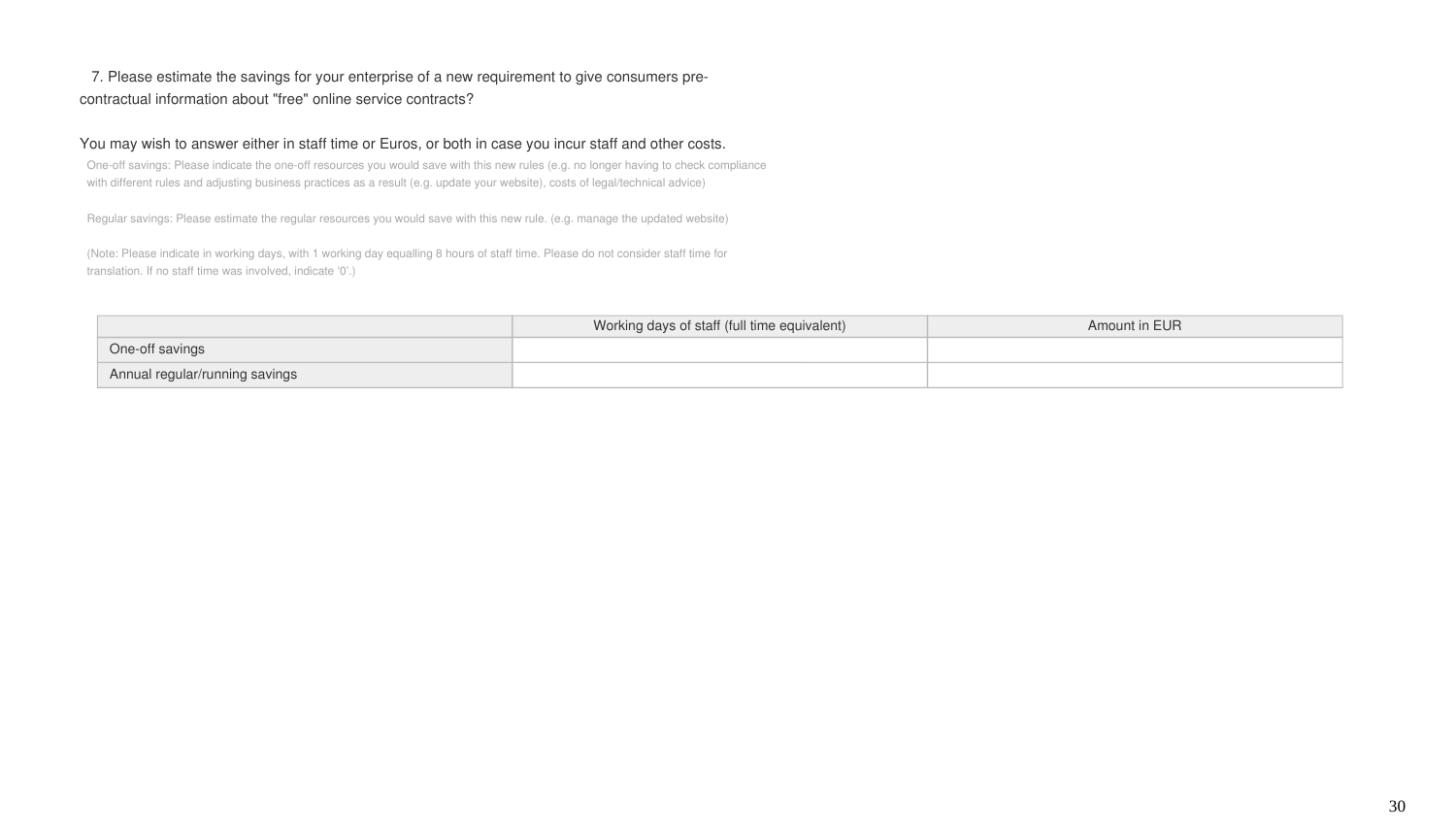8. If a new EU rule was introduced to extend the right of withdrawal to "free" online services in all Member States (i.e. consumers would be able to cancel, for any reason, such "free" contracts within 14 days), would this have an impact on your enterprise's decision to enter other EU markets?

- $\bullet$  It would encourage my enterprise to enter other EU markets
- It would have no significant impact on my enteprise's decision to enter other EU markets
- $\bullet$  It would discourage my enterprise from entering other EU markets
- $\bullet$  Do not know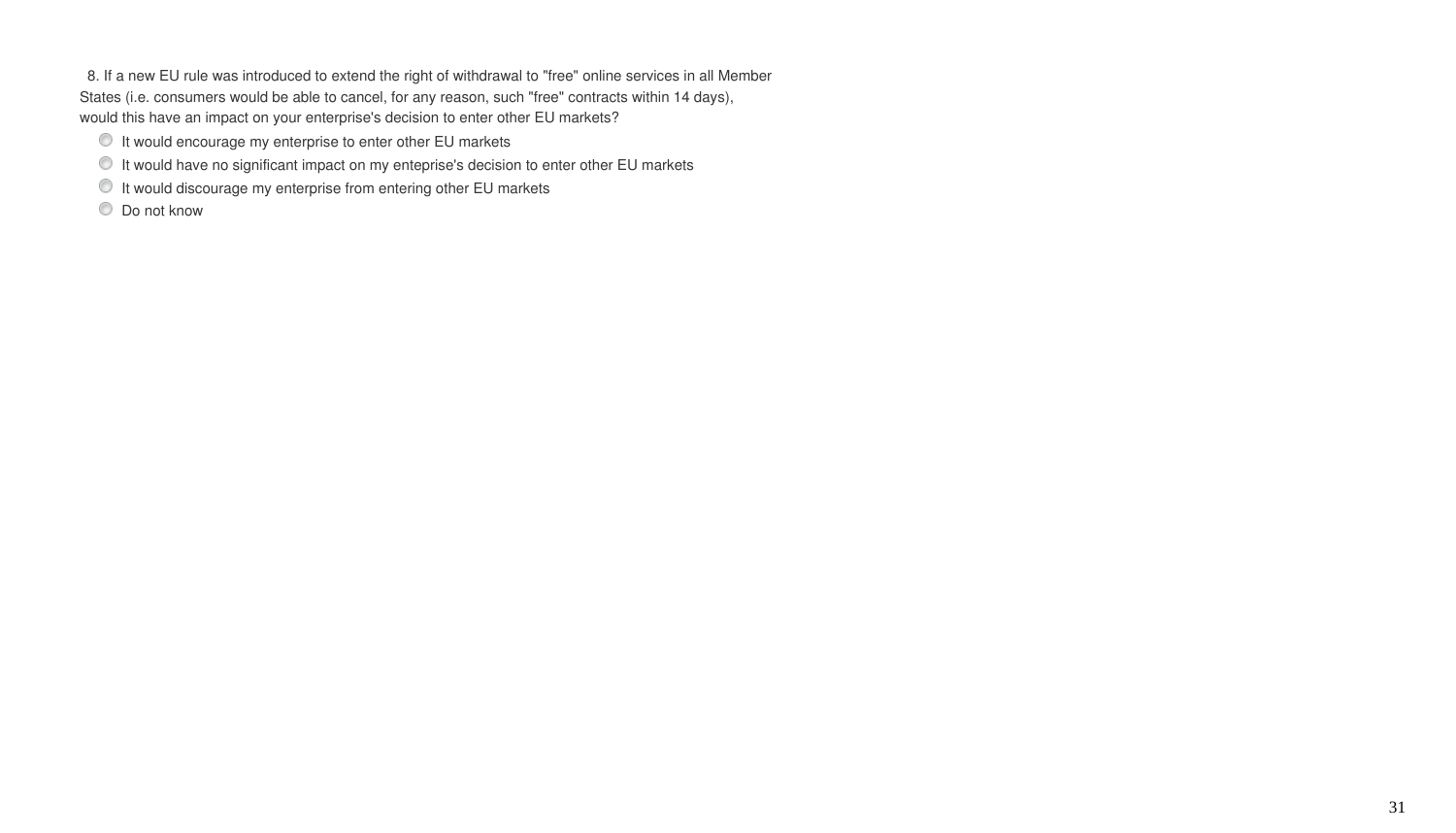### 9. Please estimate the resources you think you would need to invest to comply with a right of withdrawal for "free" online services.

#### You may wish to answer either in staff time or Euros, or both in case you incur staff and other costs.

One-off costs: Please indicate the one-off resources you would need to invest to ensure compliance with this new rule. (e.g. checking compliance with the new rules and adjusting business practices as a result (e.g. update your website), costs of legal/technical advice)

Regular costs: Please estimate the resources you would need to invest on a regular basis to comply with this new rule. (e.g. manage the updated website)

|                              | Working days of staff (full time |
|------------------------------|----------------------------------|
| One-off costs                |                                  |
| Annual regular/running costs |                                  |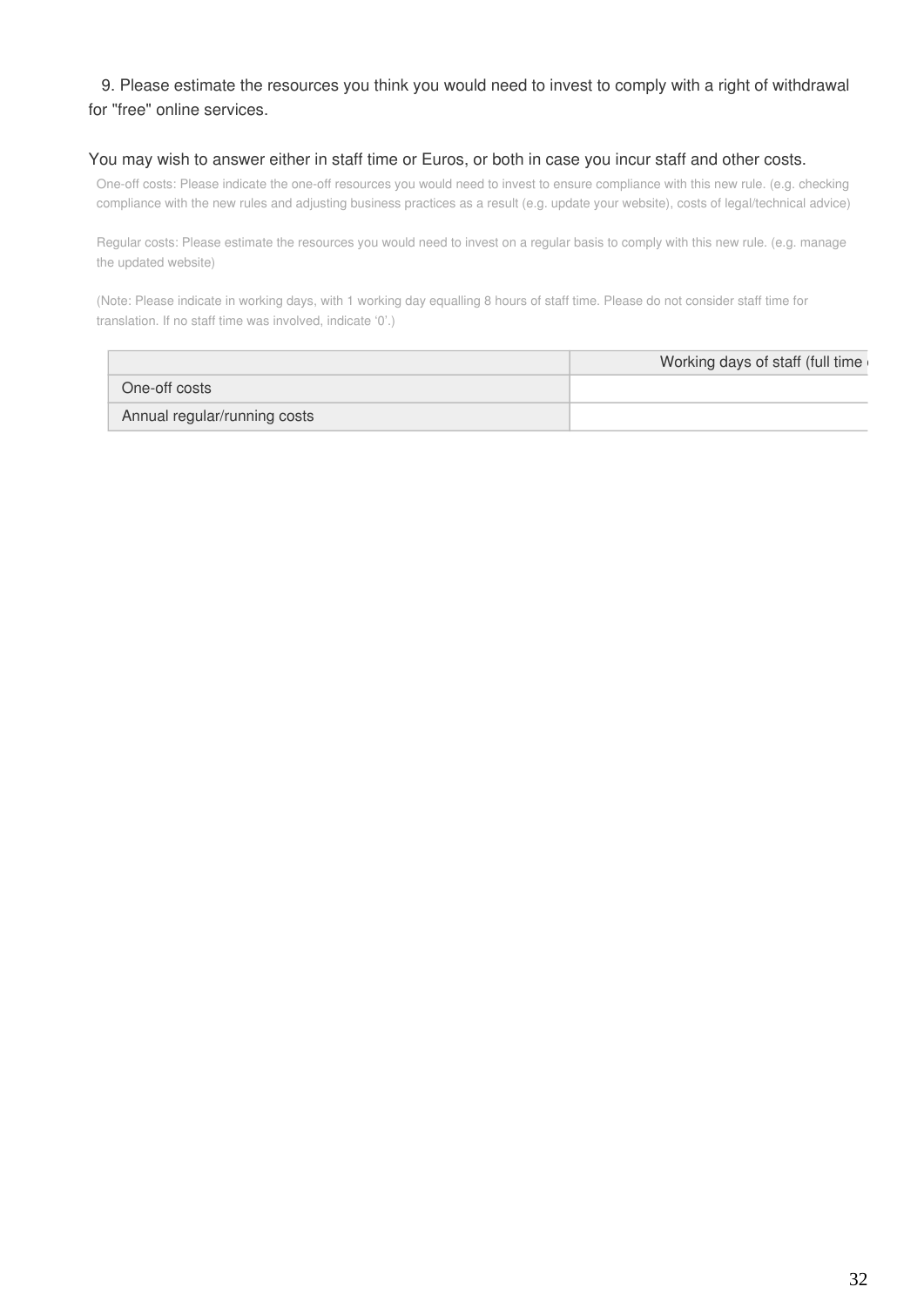## 10. Please estimate the savings for your enterprise of introducing a right of withdrawal for "free" online services?

### You may wish to answer either in staff time or Euros, or both in case you incur staff and other costs.

One-off savings: Please indicate the one-off resources you would save with this new rules (e.g. no longer having to check compliance with different rules and adjusting business practices as a result (e.g. update your website), costs of legal/technical advice)

Regular savings: Please estimate the regular resources you would save with this new rule. (e.g. manage the updated website)

|                                | Working days of staff (full time equivalent) | Amount in EUR |
|--------------------------------|----------------------------------------------|---------------|
| One-off savings                |                                              |               |
| Annual regular/running savings |                                              |               |